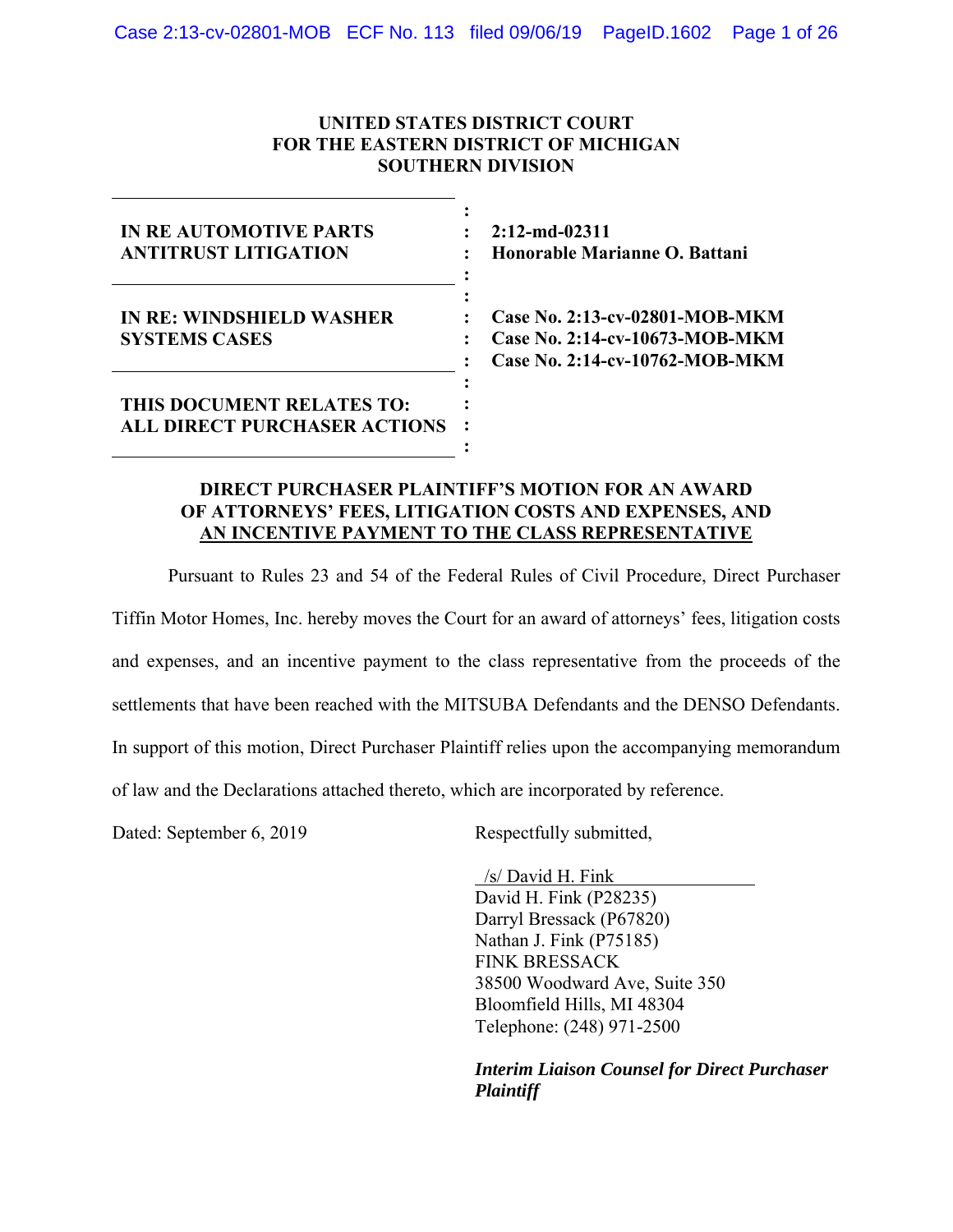Steven A. Kanner William H. London Michael E. Moskovitz FREED KANNER LONDON & MILLEN LLC 2201 Waukegan Road, Suite 130 Bannockburn, IL 60015 Telephone: (224) 632-4500

Gregory P. Hansel Randall B. Weill Michael S. Smith PRETI, FLAHERTY, BELIVEAU & PACHIOS LLP One City Center, P.O. Box 9546 Portland, ME 04112-9546 Telephone: (207) 791-3000

Joseph C. Kohn William E. Hoese Douglas A. Abrahams KOHN, SWIFT & GRAF, P.C. 1600 Market Street, Suite 2500 Philadelphia, PA 19103 Telephone: (215) 238-1700

Eugene A. Spector William G. Caldes Jeffrey L. Spector SPECTOR ROSEMAN & KODROFF, P.C. 2001 Market Street, Suite 3420 Philadelphia, PA 19103 Telephone: (215) 496-0300

*Interim Co-Lead Counsel for the Direct Purchaser Plaintiff*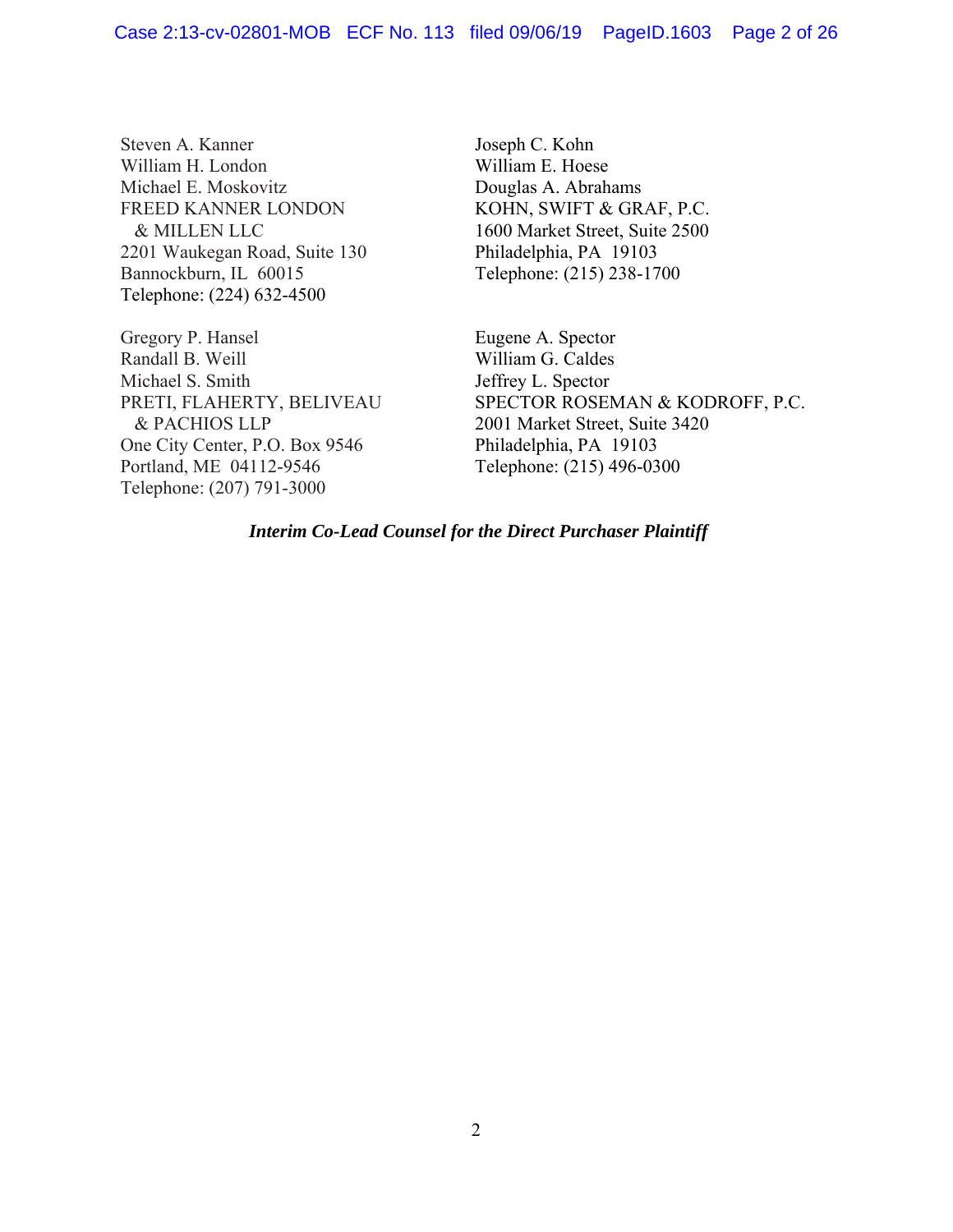## **UNITED STATES DISTRICT COURT FOR THE EASTERN DISTRICT OF MICHIGAN SOUTHERN DIVISION**

| IN REAUTOMOTIVE PARTS<br><b>ANTITRUST LITIGATION</b>             | $2:12$ -md-02311<br>Honorable Marianne O. Battani                                                  |
|------------------------------------------------------------------|----------------------------------------------------------------------------------------------------|
| <b>IN RE: WINDSHIELD WASHER</b><br><b>SYSTEMS CASES</b>          | Case No. 2:13-cv-02801-MOB-MKM<br>Case No. 2:14-cv-10673-MOB-MKM<br>Case No. 2:14-cv-10762-MOB-MKM |
| THIS DOCUMENT RELATES TO:<br><b>ALL DIRECT PURCHASER ACTIONS</b> |                                                                                                    |

## **DIRECT PURCHASER PLAINTIFF'S MEMORANDUM IN SUPPORT OF ITS MOTION FOR AN AWARD OF ATTORNEYS' FEES, LITIGATION COSTS AND EXPENSES, AND AN INCENTIVE PAYMENT TO THE CLASS REPRESENTATIVE**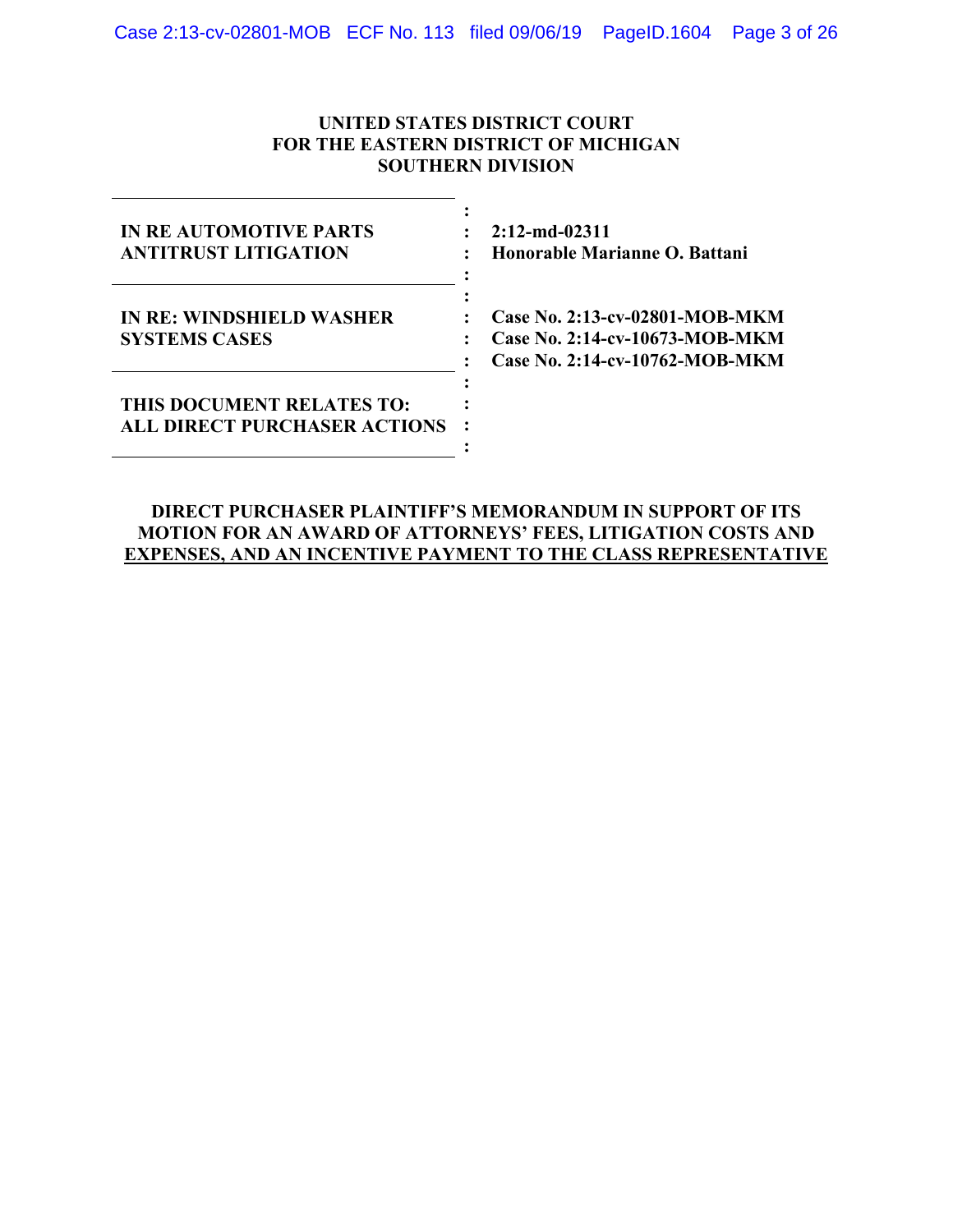# **TABLE OF CONTENTS**

|                |                 |    | STATEMENT OF CONTROLLING OR MOST APPROPRIATE AUTHORITIES  iii                                                                               |
|----------------|-----------------|----|---------------------------------------------------------------------------------------------------------------------------------------------|
|                |                 |    |                                                                                                                                             |
|                |                 |    |                                                                                                                                             |
| $\mathbf{I}$ . |                 |    | BACKGROUND AND SUMMARY OF WORK PERFORMED TO DATE 1                                                                                          |
| II.            |                 |    |                                                                                                                                             |
| III.           |                 |    |                                                                                                                                             |
|                | A.              |    | THE PERCENTAGE-OF-THE-RECOVERY METHOD PREVIOUSLY<br>EMPLOYED BY THE COURT IN THIS MDL IS APPROPRIATE FOR                                    |
|                | <b>B.</b>       |    | THE REQUESTED FEE CONSTITUTES A FAIR AND REASONABLE                                                                                         |
|                | $\mathcal{C}$ . |    | THE FACTORS IDENTIFIED BY THE SIXTH CIRCUIT SUPPORT                                                                                         |
|                |                 | 1. | DPP COUNSEL OBTAINED A VALUABLE BENEFIT FOR                                                                                                 |
|                |                 | 2. | THE VALUE OF THE SERVICES ON AN HOURLY BASIS<br>CONFIRMS THAT THE REQUESTED FEE IS REASONABLE.                                              |
|                |                 | 3. | THE REQUESTED FEE IS FAIR AND REASONABLE GIVEN<br>THE REAL RISK THAT DPP COUNSEL COULD HAVE<br>RECEIVED NO COMPENSATION FOR THEIR EFFORTS 9 |
|                |                 | 4. | SOCIETY HAS AN IMPORTANT STAKE IN THIS LAWSUIT<br>AND IN AN AWARD OF REASONABLE ATTORNEYS'                                                  |
|                |                 | 5. | THE COMPLEXITY OF THIS CASE SUPPORTS THE                                                                                                    |
|                |                 | 6. | SKILL AND EXPERIENCE OF COUNSEL 11                                                                                                          |
| IV.            |                 |    | THE COURT SHOULD AUTHORIZE INTERIM LEAD COUNSEL TO                                                                                          |
| V.             |                 |    | REIMBURSEMENT OF LITIGATION COSTS AND EXPENSES  13                                                                                          |
| VI.            |                 |    | AN AWARD OF AN INCENTIVE PAYMENT TO THE CLASS                                                                                               |
| VIII.          |                 |    |                                                                                                                                             |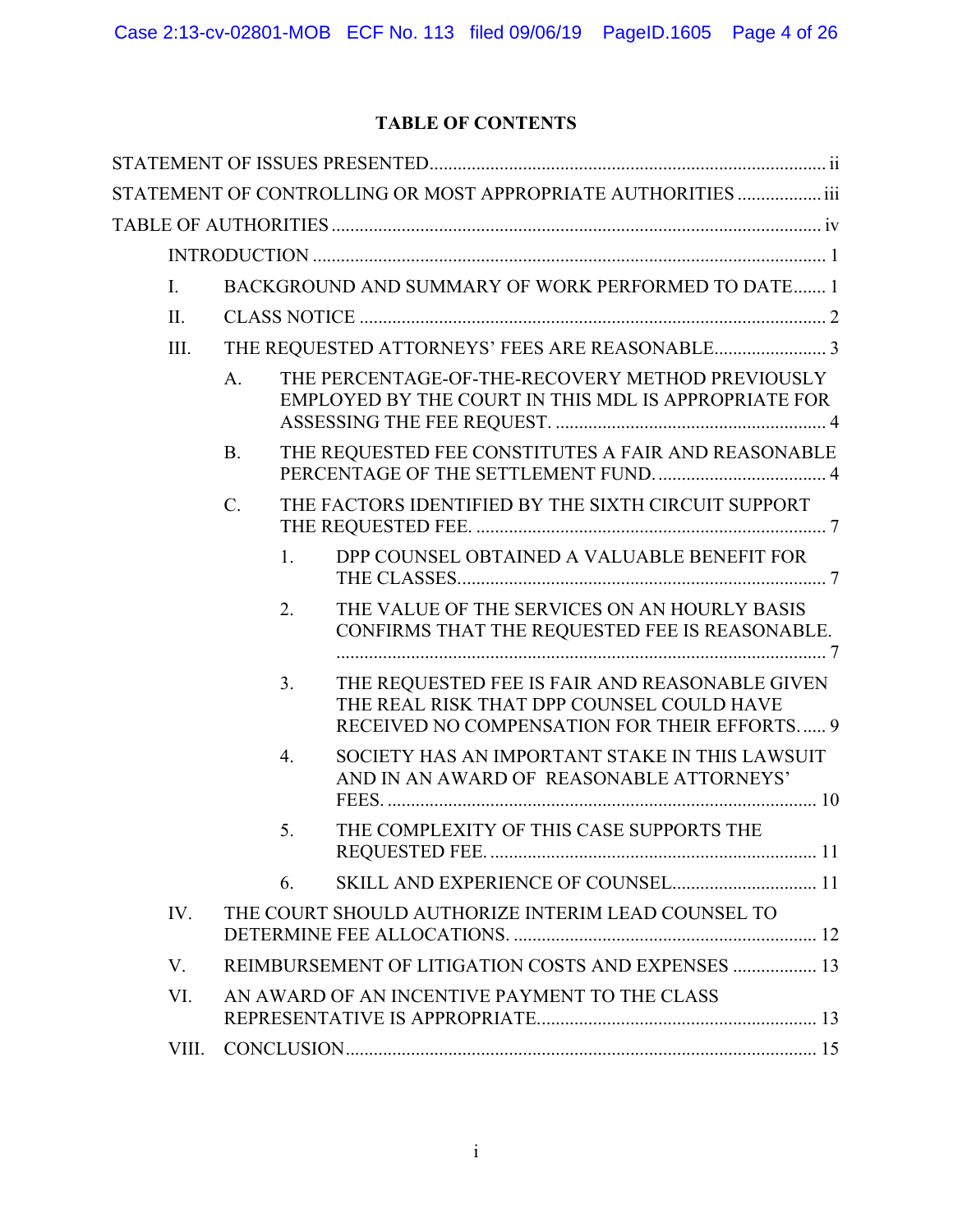## **STATEMENT OF ISSUES PRESENTED**

1. Should the Court award Direct Purchaser Plaintiff's Counsel attorneys' fees of 30% of the MITSUBA and DENSO settlement funds after deduction of litigation costs and expenses?

Suggested Answer: Yes.

2. Should the Court award Direct Purchaser Plaintiff's Counsel litigation costs and expenses from the settlement funds?

Suggested Answer: Yes.

3. Should the Court allow an incentive payment to the Class Representative from the settlement funds?

Suggested Answer: Yes.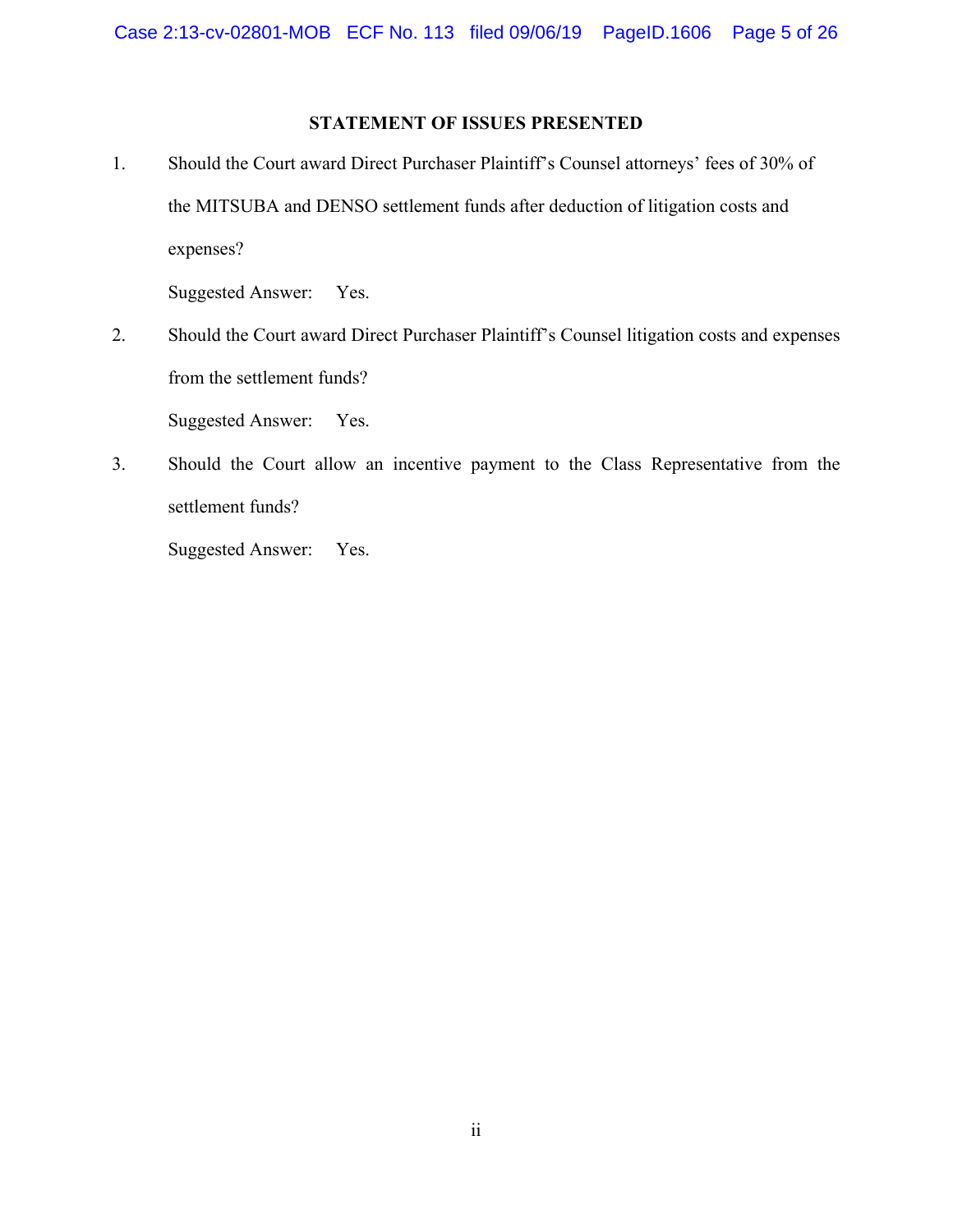## **STATEMENT OF CONTROLLING OR MOST APPROPRIATE AUTHORITIES**

Fed. R. Civ. P. 23(h)

Fed. R. Civ. P. 54(d)

*Bowling v. Pfizer, Inc.*, 102 F.3d 777 (6th Cir. 1996)

*Rawlings v. Prudential-Bache Properties, Inc.*, 9 F.3d 513 (6th Cir. 1993)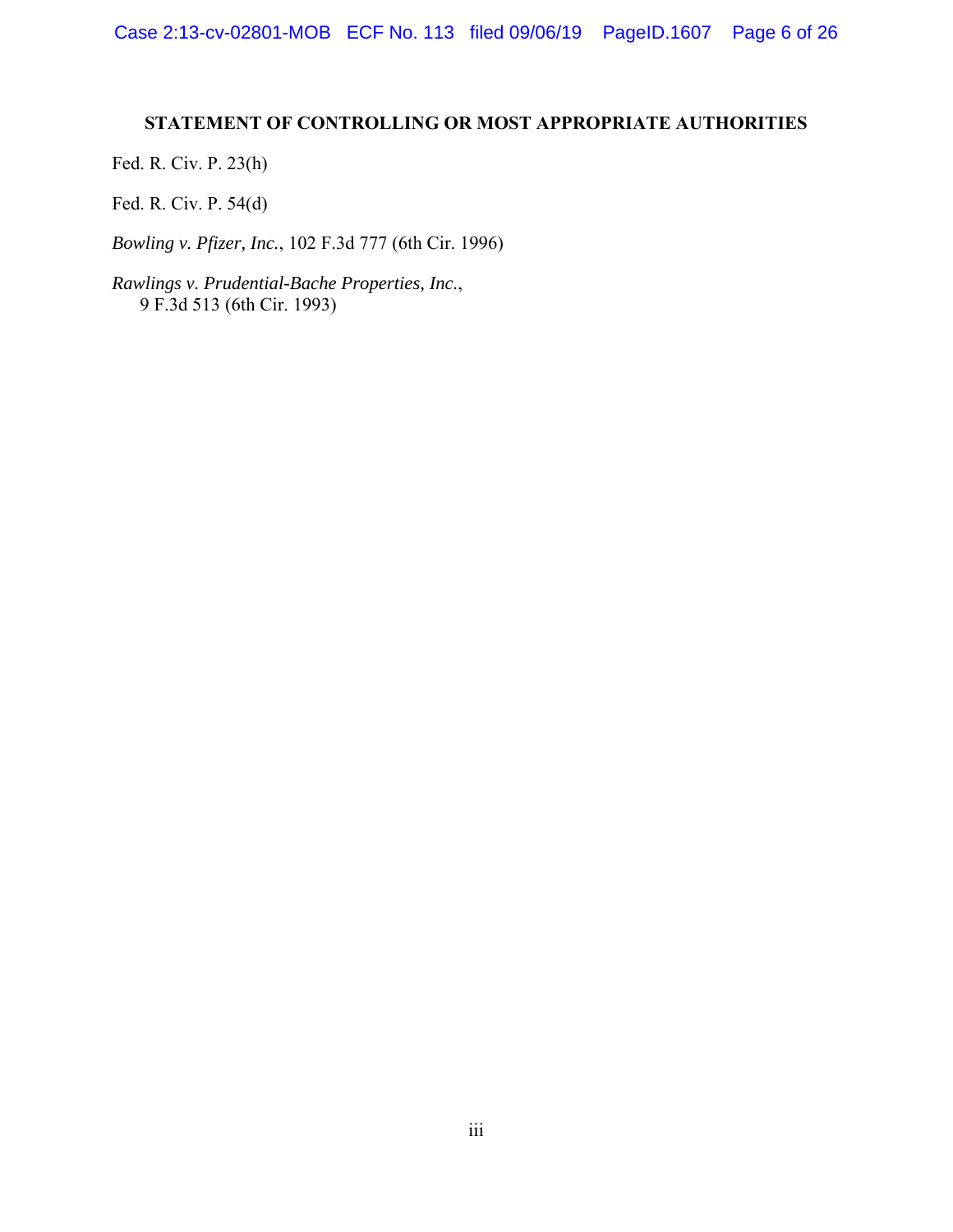# **TABLE OF AUTHORITIES**

# **Cases**

| Behrens v. Wometco Enters., Inc.,                        |
|----------------------------------------------------------|
|                                                          |
| Bessey v. Packerland Plainwell, Inc.,                    |
|                                                          |
| Bowling v. Pfizer, Inc.,                                 |
|                                                          |
| Gascho v. Global Fitness Holdings, LLC,                  |
|                                                          |
| Godshall v. Franklin Mint Co.,                           |
|                                                          |
| Hadix v. Johnson,                                        |
|                                                          |
| Heekin v. Anthem, Inc.,                                  |
|                                                          |
| Hillson v. Kelly Servs. Inc.,                            |
|                                                          |
| In re AremisSoft Corp., Sec. Litig.,                     |
|                                                          |
| In re Automotive Parts Antitrust Litig.,                 |
|                                                          |
| In re Automotive Refinishing Paint Antitrust Litig.,     |
|                                                          |
| In Re Cardinal Health Inc. Sec. Litig.,                  |
|                                                          |
| In re Cardizem,                                          |
|                                                          |
| In re Cendant Corp. Sec. Litig.,                         |
|                                                          |
| In re Copley Pharm., Inc. Albuterol Prods. Liab. Litig., |
|                                                          |
| In re Delphi Corp. Sec. Derivative & ERISA Litig.,       |
|                                                          |
| In re Domestic Air Transp. Antitrust Litig.,             |
|                                                          |
| In re Domestic Drywall Antitrust Litig.,                 |
|                                                          |
| In re Dry Max Pampers Litig.,                            |
|                                                          |
| In re FAO Inc. Sec. Litig.,                              |
|                                                          |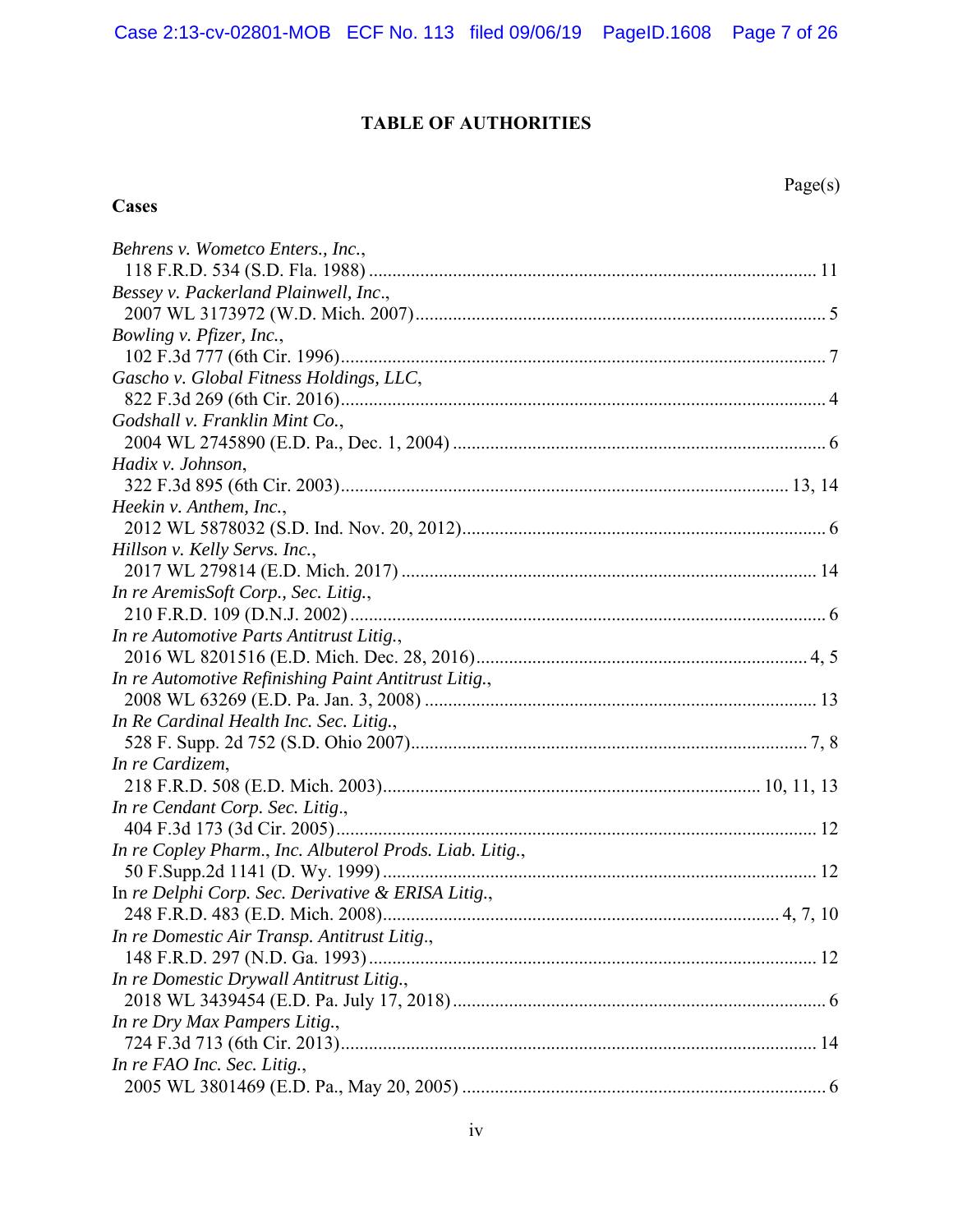| In re Fasteners Antitrust Litig.,                                          |  |
|----------------------------------------------------------------------------|--|
| In re Flonase Antitrust Litig.,                                            |  |
|                                                                            |  |
| In re Folding Carton Antitrust Litig.,                                     |  |
|                                                                            |  |
| In re Gen. Instrument Sec. Litig.,                                         |  |
|                                                                            |  |
| In re Linerboard Antitrust Litig.,                                         |  |
|                                                                            |  |
| In re Linerboard Antitrust Litig.,                                         |  |
|                                                                            |  |
| In re Packaged Ice Antitrust Litig.,                                       |  |
|                                                                            |  |
| In Re Polyurethane Foam Antitrust Litig.,,                                 |  |
|                                                                            |  |
| In re Prandin Direct Purchaser Antitrust Litig.,                           |  |
|                                                                            |  |
| In re Prudential Ins. Co. Amer. Sales Practice Litig. Agent Actions,       |  |
|                                                                            |  |
| In re Ready-Mixed Concrete Antitrust Litig.,                               |  |
|                                                                            |  |
| In re Skelaxin (Metaxalone) Antitrust Litig.,                              |  |
|                                                                            |  |
| In re Southeastern Milk Antitrust Litig.,                                  |  |
|                                                                            |  |
| In re Titanium Dioxide Antitrust Litig.,                                   |  |
|                                                                            |  |
| In re Warfarin Sodium Antitrust Litig.,                                    |  |
|                                                                            |  |
| Isabel v. City of Memphis,                                                 |  |
|                                                                            |  |
| Jones v. Diamond,                                                          |  |
|                                                                            |  |
| Klein v. PDG Remediation, Inc.,                                            |  |
|                                                                            |  |
| Lewis v. Wal-Mart Stores, Inc.,                                            |  |
|                                                                            |  |
| Machesney, v. Lar-Bev of Howell, Inc.,                                     |  |
|                                                                            |  |
| Missouri v. Jenkins,                                                       |  |
|                                                                            |  |
| Moore v. United States,                                                    |  |
|                                                                            |  |
| New England Health Care Employees Pension Fund v. Fruit of the Loom, Inc., |  |
|                                                                            |  |
|                                                                            |  |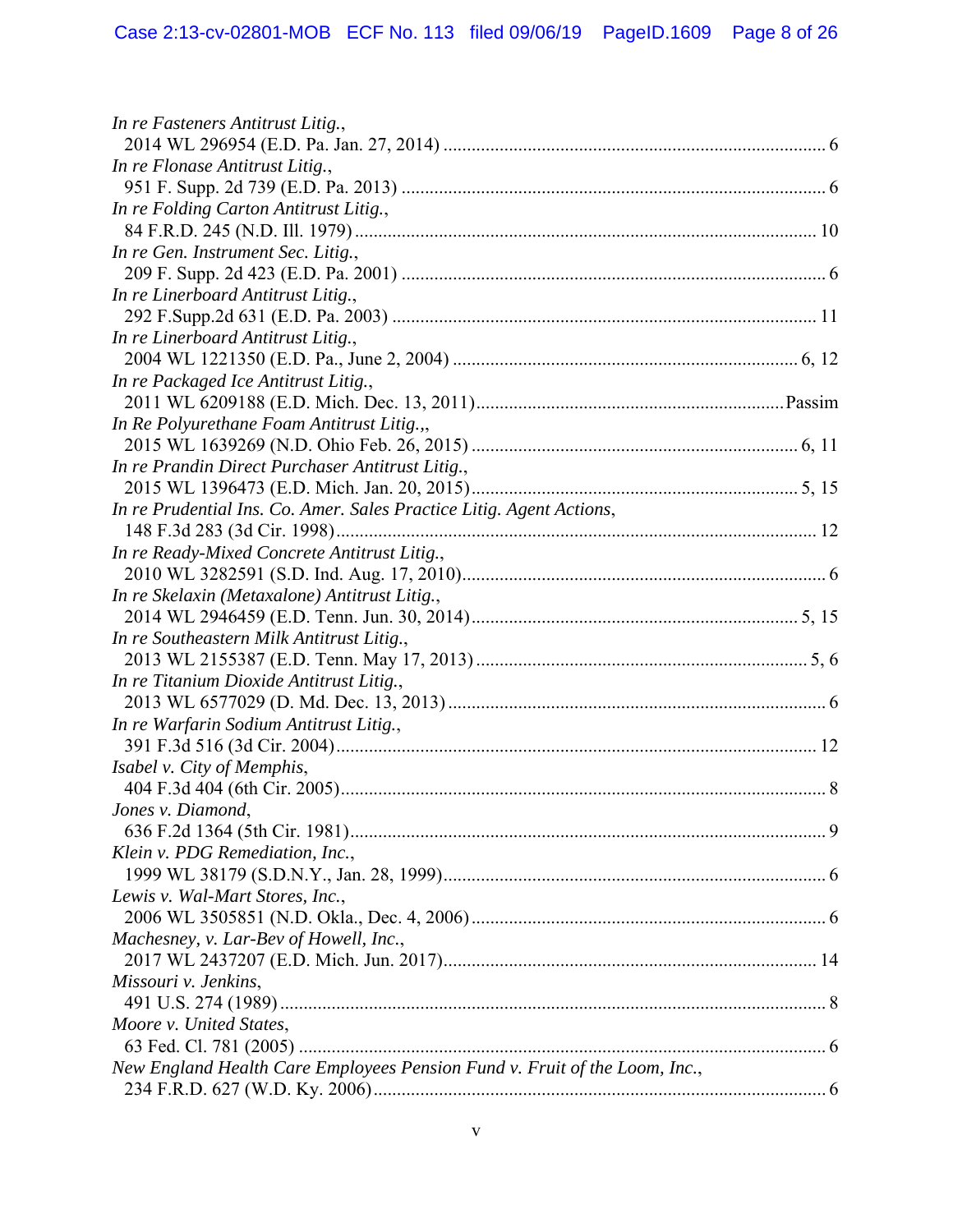| Pennsylvania v. Delaware Valley Citizens' Council for Clean Air, |
|------------------------------------------------------------------|
|                                                                  |
| Rawlings v. Prudential-Bache Properties, Inc.,                   |
|                                                                  |
| Shane Group, Inc. v. Blue Cross Blue Shield of Michigan,         |
|                                                                  |
| Standard Iron Works v. Arcelormittal,                            |
|                                                                  |
| Thacker v. Chesapeake Appalachia, L.L.C.,                        |
|                                                                  |
| Williams v. Sprint/United Mgmt. Co,                              |
|                                                                  |

# **Rules**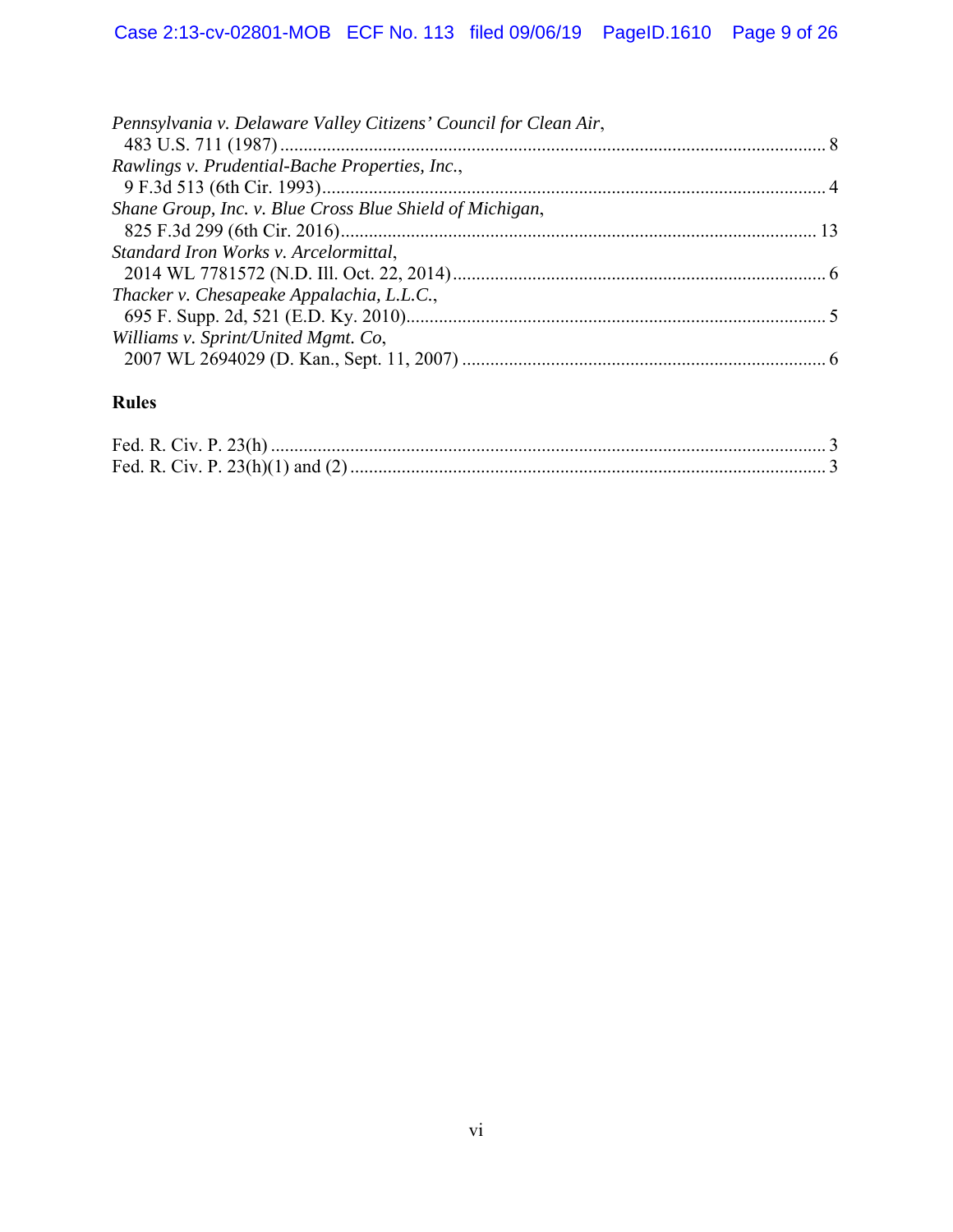#### **INTRODUCTION**

Settlements in the direct purchaser *Windshield Washer Systems* case totaling \$690,134 have been reached with the following Defendants: (a) MITSUBA Corporation and American Mitsuba Corporation (together, the "MITSUBA Defendants") and (b) DENSO Corporation, DENSO International America, Inc., DENSO Korea Corporation (f/k/a separately as DENSO International Korea Corporation and DENSO Korea Automotive Corporation), DENSO Automotive Deutschland GmbH, DENSO Products & Services Americas, Inc. (f/k/a DENSO Sales California, Inc.), ASMO Co., Ltd., ASMO North America, LLC, ASMO Greenville of North Carolina, Inc., and ASMO Manufacturing, Inc. (collectively, the "DENSO Defendants") (all Defendants referenced in this paragraph, collectively, the "Settling Defendants").

Direct Purchaser Plaintiff's ("DPP") counsel now respectfully move for an order: 1) awarding attorneys' fees of 30% of the settlement funds after deduction of reimbursed litigation costs and expenses; and 2) awarding DPP counsel \$32,148.06 for litigation costs and expenses paid and incurred, and; 3) awarding an incentive payment of \$10,000 to Plaintiff Tiffin Motor Homes, Inc. for its service as Class Representative. For the reasons set forth herein, DPP counsel respectfully submit that the requested fee and expense awards are reasonable and fair under both well-established Sixth Circuit precedent concerning such awards in class action litigation and this Court's prior decisions awarding fees and expenses in the *Automotive Parts Antitrust Litigation*.

#### **I. BACKGROUND AND SUMMARY OF WORK PERFORMED TO DATE**

The *Windshield Washer Systems* case is part of the overall *Automotive Parts Antitrust Litigation* that was centralized in this Court by the Judicial Panel on Multidistrict Litigation in 2012. The background of the *Windshield Washer Systems* case is set forth in the related Memorandum in Support of Direct Purchaser Plaintiff's Motion for Final Approval of Proposed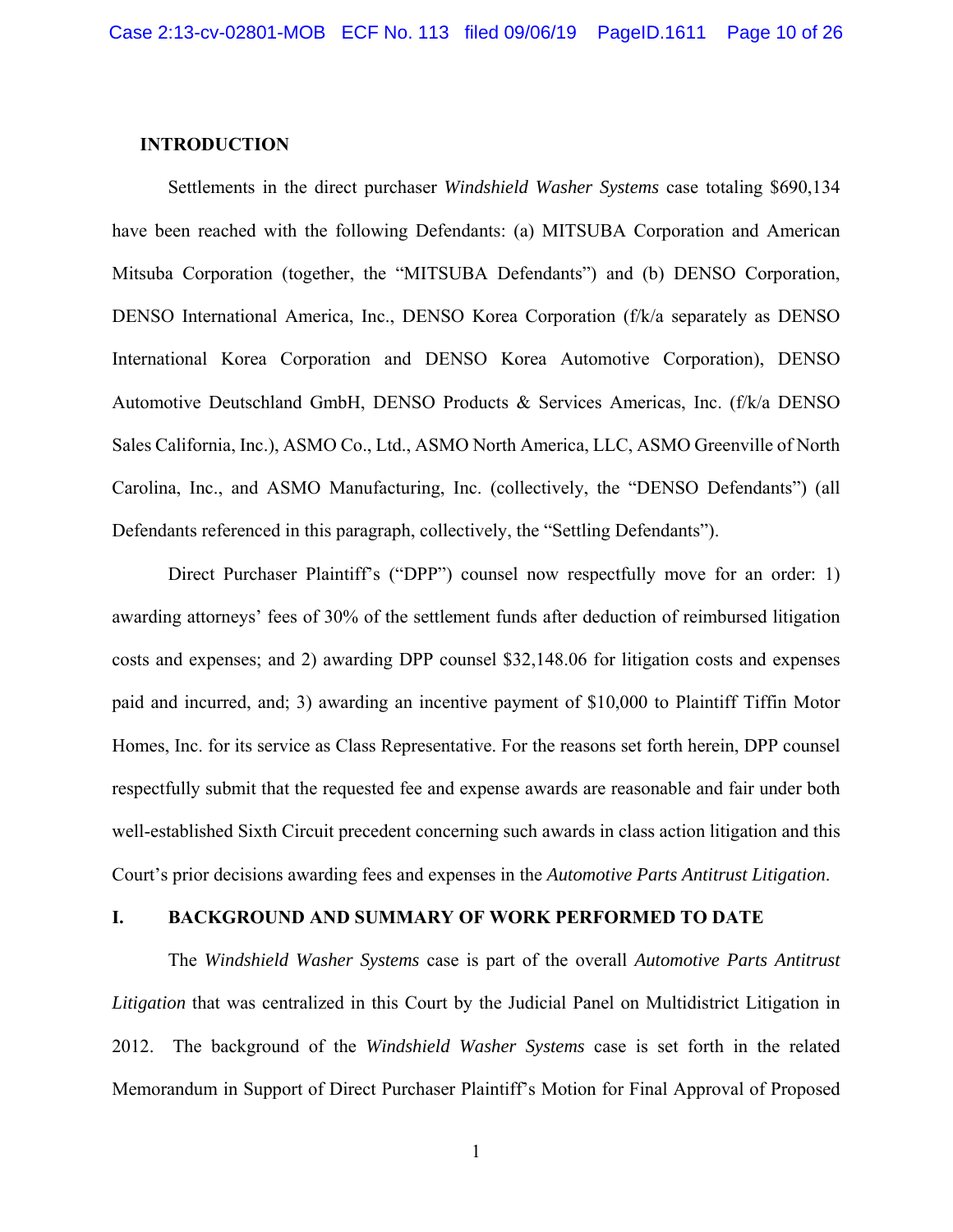Settlements filed contemporaneously with this motion, and will not be fully repeated here. The first case was filed in 2014, and the settlements were reached in 2018 and 2019. If the proposed settlements with the MITSUBA and DENSO Defendants become "final" under the terms of the Settlement Agreements, the claims in this litigation will be fully resolved.

In this case, DPP counsel have:

- Investigated the industry and drafted complaints against the Defendants;
- Participated in cooperation meetings with counsel for the DOJ amnesty applicant;
- Conducted research and drafted an Opposition to a Motion to Dismiss filed by Defendants;
- Reviewed, analyzed, and coded documents obtained from a settling Defendant related to Plaintiff's claims;
- Negotiated with the Settling Defendants and prepared the settlement agreements;
- Drafted the settlement notices, orders, and the preliminary and final approval motions and briefs; and
- Worked with the claims administrator to design and send the class notices and to create and maintain a settlement website.

Throughout the case, DPP counsel have sought to avoid duplication of efforts among the attorneys and to work cooperatively and efficiently with defense counsel and the Court.

## **II. CLASS NOTICE**

On August 8, 2019, 129 copies of the Notice of Proposed Settlements of Direct Purchaser Class Action with MITSUBA and DENSO Defendants and Hearing on Settlement Approval and Related Matters, and Claim Form (the "Notice") was mailed, postage prepaid, to all potential members of the Settlement Classes that were identified by Defendants. (A copy of the Notice has also been posted on-line at www.autopartsantitrustlitigation.com.) Further, on August 12, 2019, a Summary Notice of Proposed Settlements of Direct Purchaser Class Action with MITSUBA and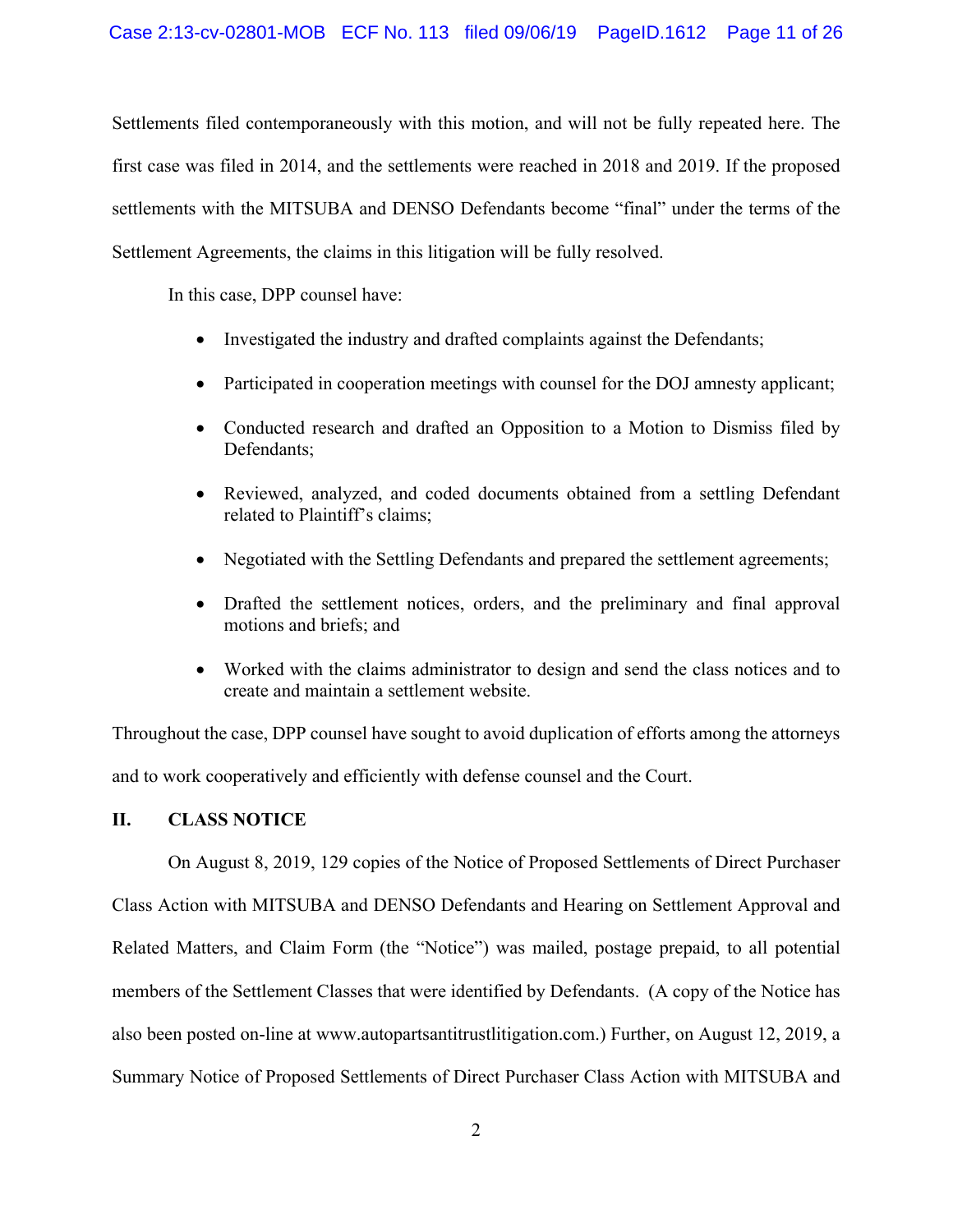DENSO Defendants and Hearing on Settlement Approval and Related Matters (the "Summary Notice") was published in *Automotive News*, an online banner notice appeared over a 21-day period on www.AutoNews.com (the digital version of *Automotive News*), and an Informational Press Release was issued nationwide via PR Newswire's "Auto Wire," which targets auto industry trade publications.<sup>1</sup>

As required by Fed. R. Civ. P. 23(h), the Notice informed the Settlement Class Members that DPP counsel would request an award of attorneys' fees of up to 30% of the settlement funds and reimbursement of expenses, as well as an incentive payment to the class representative (Notice at 1, 2). It also explained how Settlement Class Members could exclude themselves or object to the requests. *Id*. at 5, 6.

The deadline for objections or requests for exclusion is September 27, 2019. To date, there have been no objections or requests for exclusion. DPP counsel will provide the Court with a final report on any objections or requests for exclusion before the Fairness Hearing.

#### **III. THE REQUESTED ATTORNEYS' FEES ARE REASONABLE**

 $\overline{a}$ 

 Federal Rule of Civil Procedure 23(h) provides that "[i]n a certified class action, the court may award reasonable attorney's fees and nontaxable costs that are authorized by law or by the parties' agreement." As discussed above, DPP counsel have complied with the requirements of Rule 23(h)(1) and (2) (notice to the class of the attorneys' fees request and an opportunity to object). What remains for the Court to determine is whether the requested fee is reasonable and fair to the class members and DPP counsel under the circumstances. As discussed below, DPP

<sup>&</sup>lt;sup>1</sup> Counsel for MITSUBA and DENSO have informed Settlement Class Counsel that their clients fulfilled their obligations under 28 U.S.C. § 1715 (the "Class Action Fairness Act of 2005"), by disseminating the requisite notice to the appropriate federal and state officials.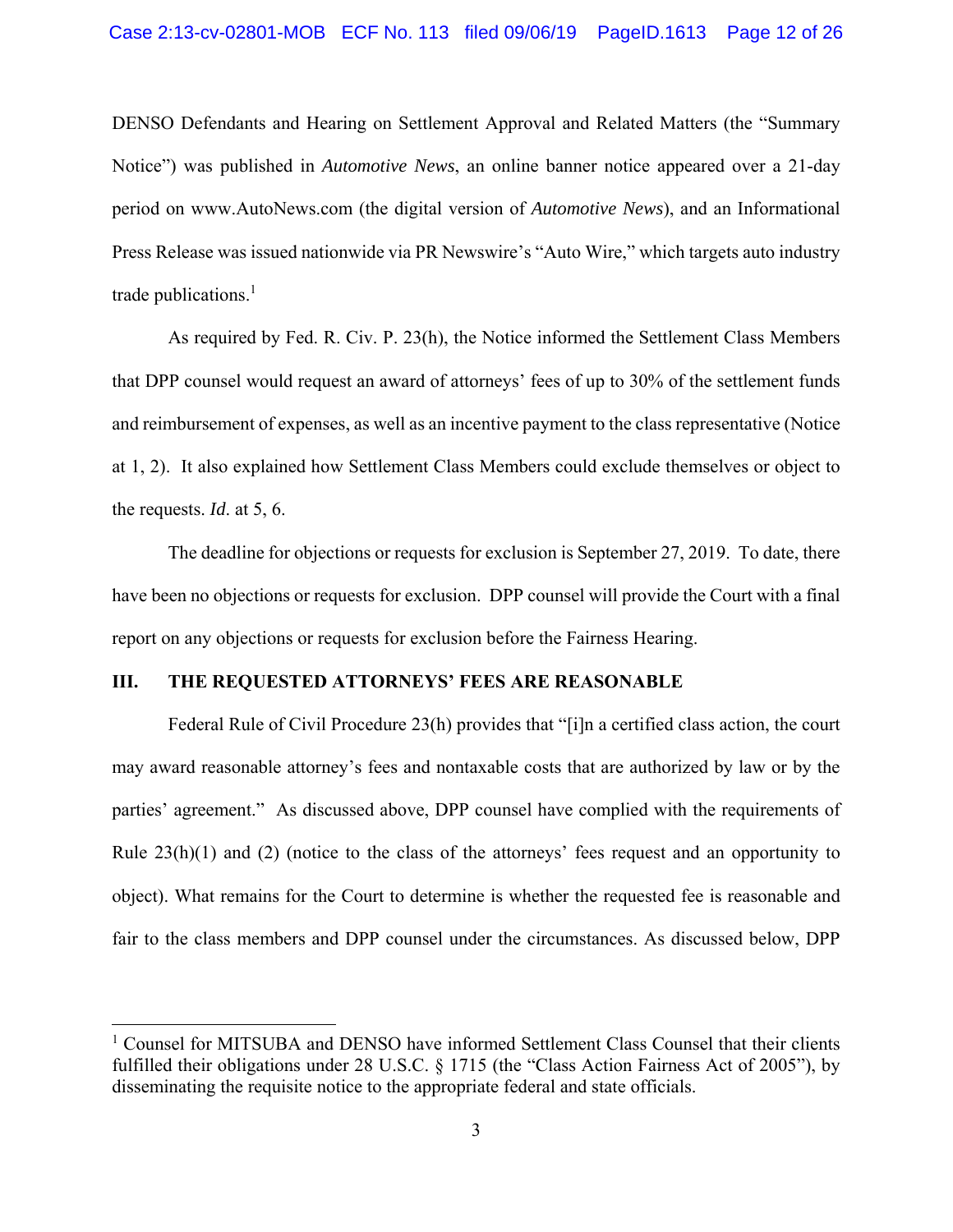counsel believe their attorneys' fee request of 30% of the settlement funds is fair and reasonable under the circumstances, and well-supported by applicable law.

## **A. THE PERCENTAGE-OF-THE-RECOVERY METHOD PREVIOUSLY EMPLOYED BY THE COURT IN THIS MDL IS APPROPRIATE FOR ASSESSING THE FEE REQUEST.**

 As the Court has previously observed, Sixth Circuit law gives district courts discretion to select an appropriate method for determining the reasonableness of attorneys' fees in class actions. *In re Automotive Parts Antitrust Litig.*, 2016 WL 8201516, at \*1 (E.D. Mich. Dec. 28, 2016) (citations omitted). *See generally Gascho v. Global Fitness Holdings, LLC*, 822 F.3d 269, 279 (6th Cir. 2016) (discussing the advantages and disadvantages of the two methods). In this MDL, the Court has used the percentage-of-the-fund method. *E.g., In re Automotive Parts Antitrust Litig.*, 2016 WL 8201516, at \*1 (collecting cases) (holding that "the percentage-of-the-fund … method of awarding attorneys' fees is preferred in this district because it eliminates disputes about the reasonableness of rates and hours, conserves judicial resources, and aligns the interests of class counsel and the class members"). *See Rawlings v. Prudential-Bache Properties, Inc.*, 9 F.3d 513, 516 (6th Cir. 1993); *In re Packaged Ice Antitrust Litig.,* 2011 WL 6209188, at \*16 (E.D. Mich. Dec. 13, 2011); In *re Delphi Corp. Sec. Derivative & ERISA Litig.*, 248 F.R.D. 483, 502 (E.D. Mich. 2008). DPP counsel respectfully request that the Court apply the percentage-of-the-fund method here, as it has in other DPP cases.

## **B. THE REQUESTED FEE CONSTITUTES A FAIR AND REASONABLE PERCENTAGE OF THE SETTLEMENT FUND.**

 DPP counsel respectfully request a fee of 30% of the proceeds of the settlement funds that were created by their efforts and will benefit the Settlement Classes. As detailed below, there is substantial precedent to support the requested fee.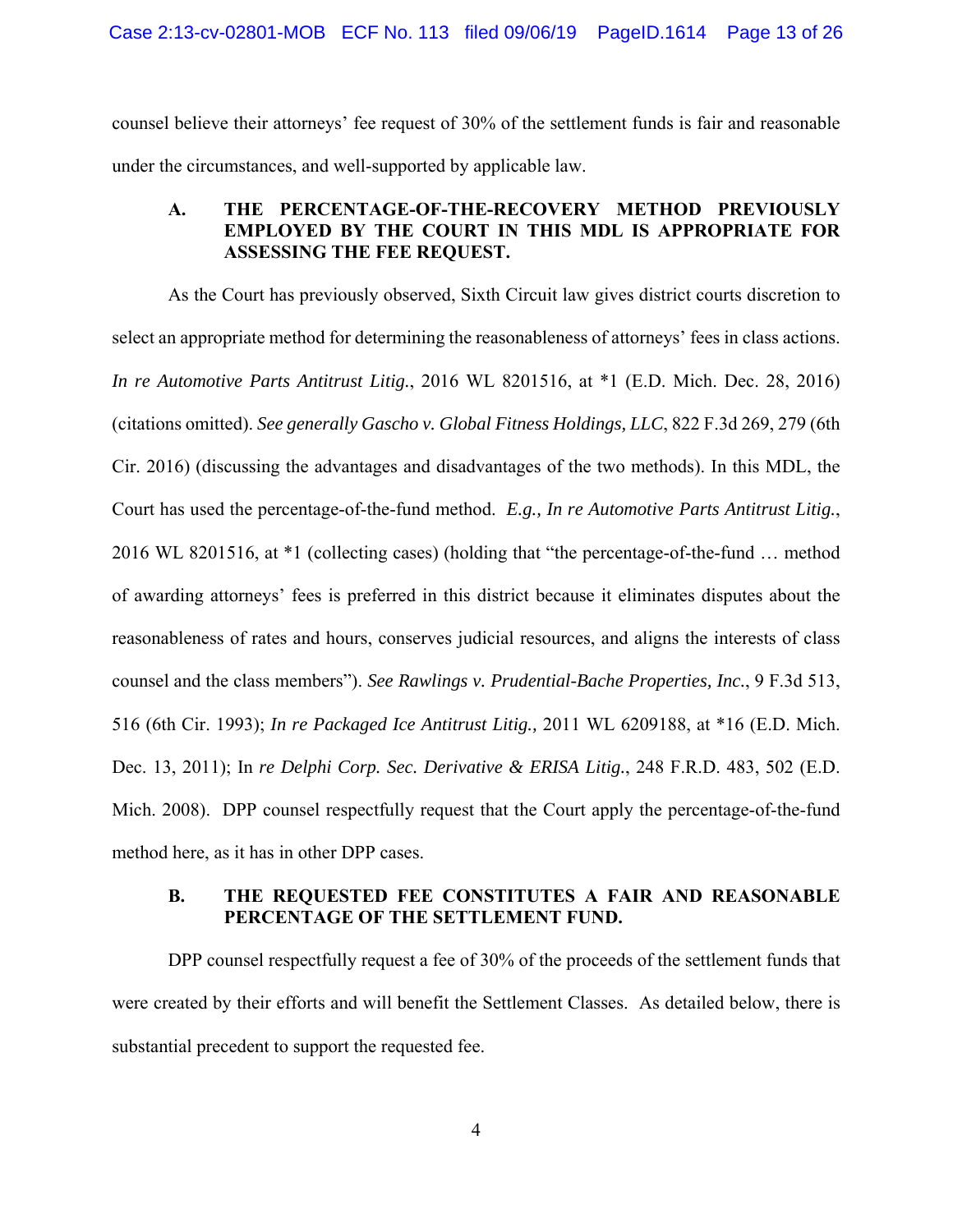A 30% fee is well within the range of fee awards approved as reasonable by this Court and many others. To date in the *Automotive Parts Litigation*, the Court has approved several fee awards of 33.33% of the settlement fund in question, finding that percentage to be reasonable. *In re Automotive Parts Antitrust Litig.*, 2016 WL 8201516, at \*2 (E.D. Mich. Dec. 28, 2016) (awarding counsel for the Truck and Equipment Dealer Plaintiffs 33.33% of a \$4,616,499 settlement fund in the *Wire Harness* and *Occupant Safety Systems* cases); 12-cv-00102-MOB-MKM, Doc. 401 (awarding counsel for the Auto Dealer Plaintiffs 33.33% of a \$55,500,504 settlement fund in *Wire Harness*).

The requested 30% award is also consistent with a wealth of authority from courts in the Sixth Circuit (and others) approving class action fees in the range of 30% to one-third of a common fund. *See Bessey v. Packerland Plainwell, Inc*., 2007 WL 3173972, at \*4 (W.D. Mich. 2007) ("Empirical studies show that, regardless whether the percentage method or the lodestar method is used, fee awards in class actions average around one-third of the recovery") (internal quotation marks omitted); *Thacker v. Chesapeake Appalachia, L.L.C.,* 695 F. Supp. 2d, 521, 528 (E.D. Ky. 2010) ("Using the percentage approach, courts in this jurisdiction and beyond have regularly determined that 30% fee awards are reasonable"). District courts in the Sixth Circuit and elsewhere have awarded 30% or more of settlement funds as reasonable attorneys' fees in antitrust cases. For example, this Court awarded 30% of the settlement funds in *Wire Harness* to Direct Purchaser Plaintiffs' Counsel. Doc. 495 in 2:12-cv-00101. Other courts have also awarded fees representing 30% or more of settlement funds. *See, e.g*., *In re Prandin Direct Purchaser Antitrust Litig.*, 2015 WL 1396473 (E.D. Mich. Jan. 20, 2015) (one-third of \$19 million fund); *In re Skelaxin (Metaxalone) Antitrust Litig.*, 2014 WL 2946459, \*1 (E.D. Tenn. Jun. 30, 2014) (one-third of \$73 million fund); *In re Southeastern Milk Antitrust Litig.*, 2013 WL 2155387, at \*8 (E.D. Tenn. May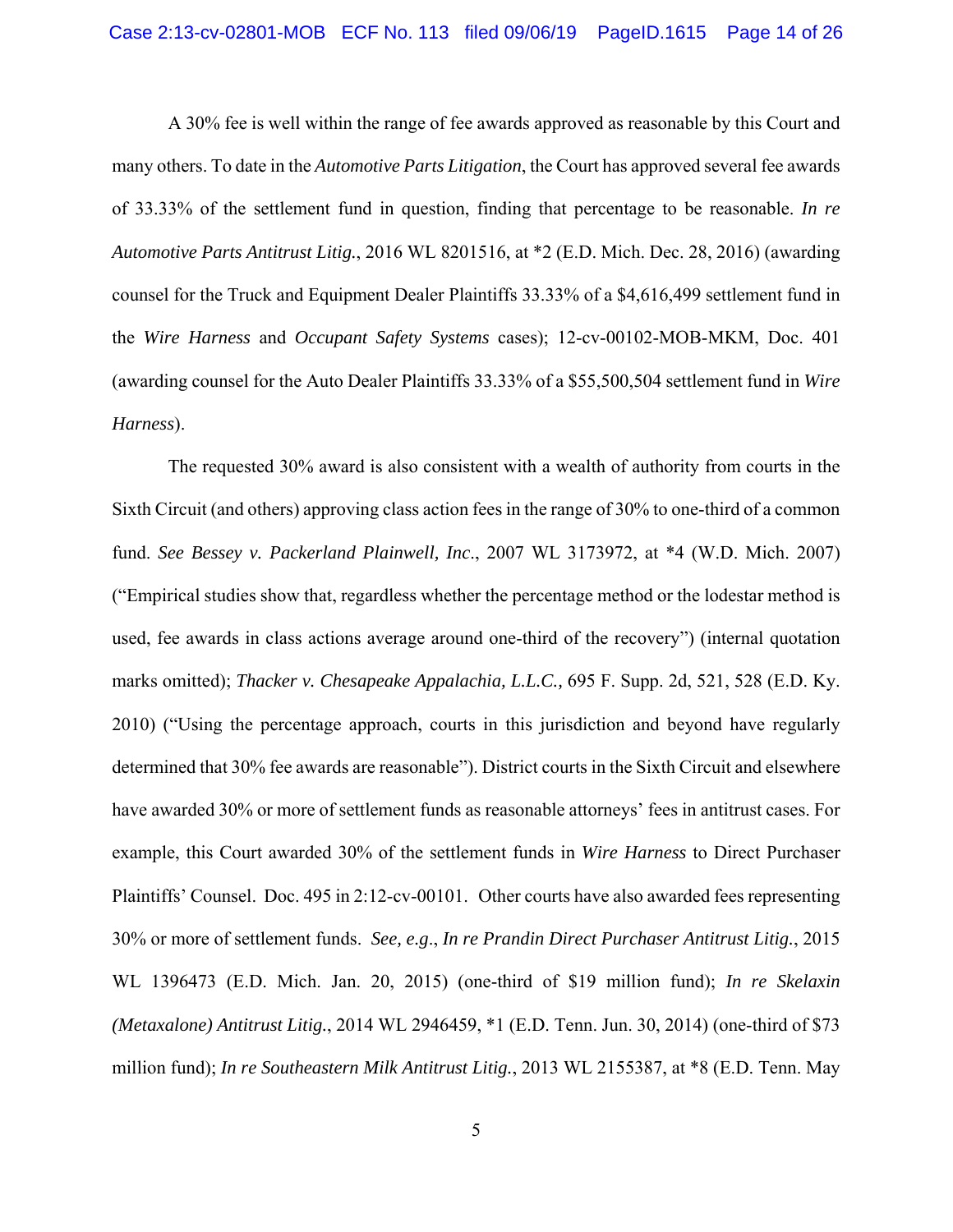17, 2013) (one-third of \$158.6 million fund); *In re Foundry Resins Antitrust Litig.,* Case No. 2:04 md-1638 (S.D. Ohio Mar. 31, 2008) (one-third of \$14.1 million fund); *In re Polyurethane Foam Antitrust Litig.,* 2015 WL 1639269, at \*7 (N.D. Ohio Feb. 26, 2015) (30% of a \$148.7 million fund); *In re Refrigerant Compressors Antitrust Litig.,* MDL No. 2:09-md-02042 (E.D. Mich. June 16, 2014) (30% of \$30 million fund). DPP counsel's fee request of 30% of the settlement funds is fully supported by these and many other decisions.<sup>2</sup>

 $\overline{a}$ 

<sup>2</sup> *See, e.g., In re Domestic Drywall Antitrust Litig.*, 2018 WL 3439454, at \*20 (E.D. Pa. July 17, 2018) (awarding one-third of \$190 million settlement and \$2.95 million in expenses); *In re Plasma-Derivative Protein Therapies Antitrust Litig.*, 1:09-cv-07666 (N.D. Ill. Jan. 22, 2014) (awarding one-third interim fee from initial settlement in multi-defendant case); *Standard Iron Works v. Arcelormittal,* 2014 WL 7781572, at \*1 (N.D. Ill. Oct. 22, 2014) (attorneys' fee award of one-third of \$163.9 million settlement); *In re Fasteners Antitrust Litig.*, 2014 WL 296954, \*7 (E.D. Pa. Jan. 27, 2014) ("Co–Lead Counsel's request for one third of the settlement fund is consistent with other direct purchaser antitrust actions."); *In re Titanium Dioxide Antitrust Litig.,* 2013 WL 6577029, at \*1 (D. Md. Dec. 13, 2013) (one-third fee from \$163.5 million fund); *In re Flonase Antitrust Litig.*, 951 F. Supp. 2d 739, 748-52 (E.D. Pa. 2013) (noting that "in the last twoand-a-half years, courts in eight direct purchaser antitrust actions approved one-third fees," and awarding one-third fee from \$150 million fund, a 2.99 multiplier); *In re Linerboard Antitrust Litig.,* 2004 WL 1221350 (E.D. Pa., June 2, 2004) (30% of \$202 million fund awarded, a 2.66 multiplier); *In re OSB Antitrust Litig.,* Master File No. 06-826 (E.D. Pa.) (fee of one-third of \$120 million in settlement funds); *Heekin v. Anthem, Inc.*, 2012 WL 5878032 (S.D. Ind. Nov. 20, 2012) (awarding one-third fee from \$90 million settlement fund); *In re Ready-Mixed Concrete Antitrust Litig.*, 2010 WL 3282591, at \*3 (S.D. Ind. Aug. 17, 2010) (approving one-third fee); *Williams v. Sprint/United Mgmt. Co,* 2007 WL 2694029, at \*6 (D. Kan., Sept. 11, 2007) (awarding fees equal to 35% of \$57 million common fund); *Lewis v. Wal-Mart Stores, Inc.,* 2006 WL 3505851, at \*1 (N.D. Okla., Dec. 4, 2006) (awarding one-third of the settlement fund and noting that a "one-third [fee] is relatively standard in lawsuits that settle before trial."); *New England Health Care Employees Pension Fund v. Fruit of the Loom, Inc.,* 234 F.R.D. 627, 635 (W.D. Ky. 2006) ("[A] one-third fee from a common fund case has been found to be typical by several courts.") (citations omitted), *aff'd*, 534 F.3d 508 (6th Cir. 2008); *In re AremisSoft Corp., Sec. Litig.,* 210 F.R.D. 109, 134 (D.N.J. 2002) ("Scores of cases exist where fees were awarded in the one-third to one-half of the settlement fund.") (citations omitted); *Klein v. PDG Remediation, Inc.,* 1999 WL 38179, at \*4 (S.D.N.Y., Jan. 28, 1999) ("33% of the settlement fund…is within the range of reasonable attorney fees awarded in the Second Circuit"); *Moore v. United States,* 63 Fed. Cl. 781, 787 (2005) ("onethird is a typical recovery"); *In re FAO Inc. Sec. Litig.*, 2005 WL 3801469, at \* 2 (E.D. Pa., May 20, 2005) (awarding fees of 30% and 33%); *Godshall v. Franklin Mint Co.*, 2004 WL 2745890, at \*5 (E.D. Pa., Dec. 1, 2004) (awarding a 33% fee and noting that "[t]he requested percentage is in line with percentages awarded in other cases"); *In re Gen. Instrument Sec. Litig.*, 209 F. Supp. 2d 423, 433-44 (E.D. Pa. 2001) (awarding one-third of a \$48 million settlement fund).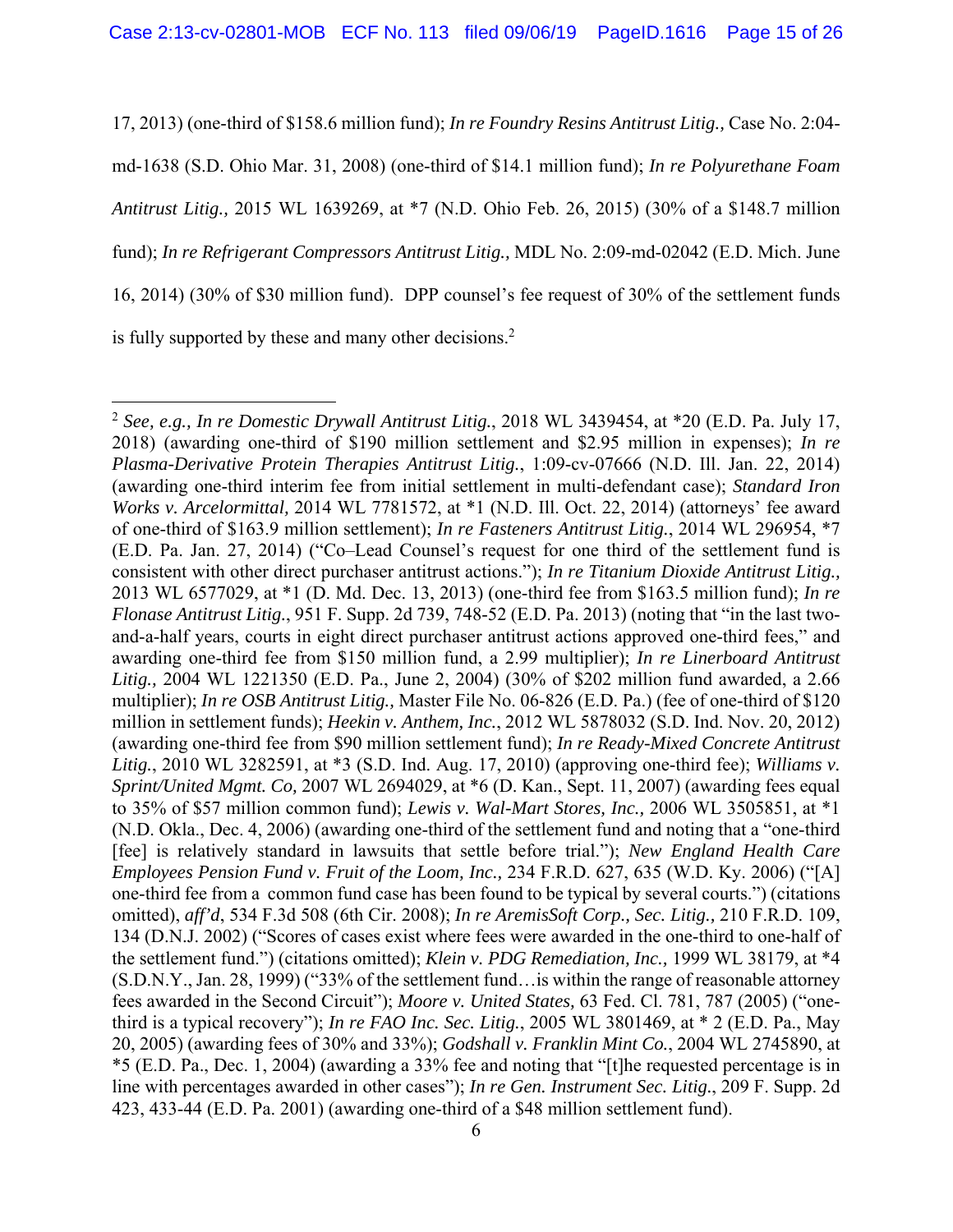## **C. THE FACTORS IDENTIFIED BY THE SIXTH CIRCUIT SUPPORT THE REQUESTED FEE.**

Once the Court has selected a method for awarding attorneys' fees, the next step is to consider the six factors the Sixth Circuit has identified to guide courts in weighing a fee award in a common fund case, which are: 1) the value of the benefit rendered to the class; 2) the value of the services on an hourly basis; 3) whether the services were undertaken on a contingent fee basis; 4) society's stake in rewarding attorneys who produce such benefits in order to maintain an incentive to others; 5) the complexity of the litigation; and 6) the professional skill and standing of counsel involved on both sides. *E.g., Bowling v. Pfizer, Inc.,*102 F.3d 777, 780 (6th Cir. 1996); *In re Wire Harness Cases*, 2:12-cv-00101 (E.D. Mich.) (Doc.495), at 3-5. When applied to the facts of this case, these factors indicate that the requested fee constitutes fair and reasonable compensation for DPP counsel's efforts in creating the settlement fund.

## **1. DPP COUNSEL OBTAINED A VALUABLE BENEFIT FOR THE CLASSES.**

 The result achieved for the class is the principal consideration when evaluating a fee request. *E.g., Delphi,* 248 F.R.D. at 503. Here, as more fully discussed in Plaintiff's memorandum in support of final approval of the settlements, DPP counsel have achieved an excellent recovery of \$690,134 for the Settlement Classes.

## **2. THE VALUE OF THE SERVICES ON AN HOURLY BASIS CONFIRMS THAT THE REQUESTED FEE IS REASONABLE.**

 When fees are awarded using the percentage-of-the-fund method, this Court and others have applied a lodestar "cross-check" on the reasonableness of a fee calculated as a percentage of the fund. *In Re Cardinal Health Inc. Sec. Litig.*, 528 F. Supp. 2d 752, 754 (S.D. Ohio 2007); *In re Packaged Ice Antitrust Litig.,* 2011 WL 6209188, at \*18. Use of a lodestar cross-check is optional,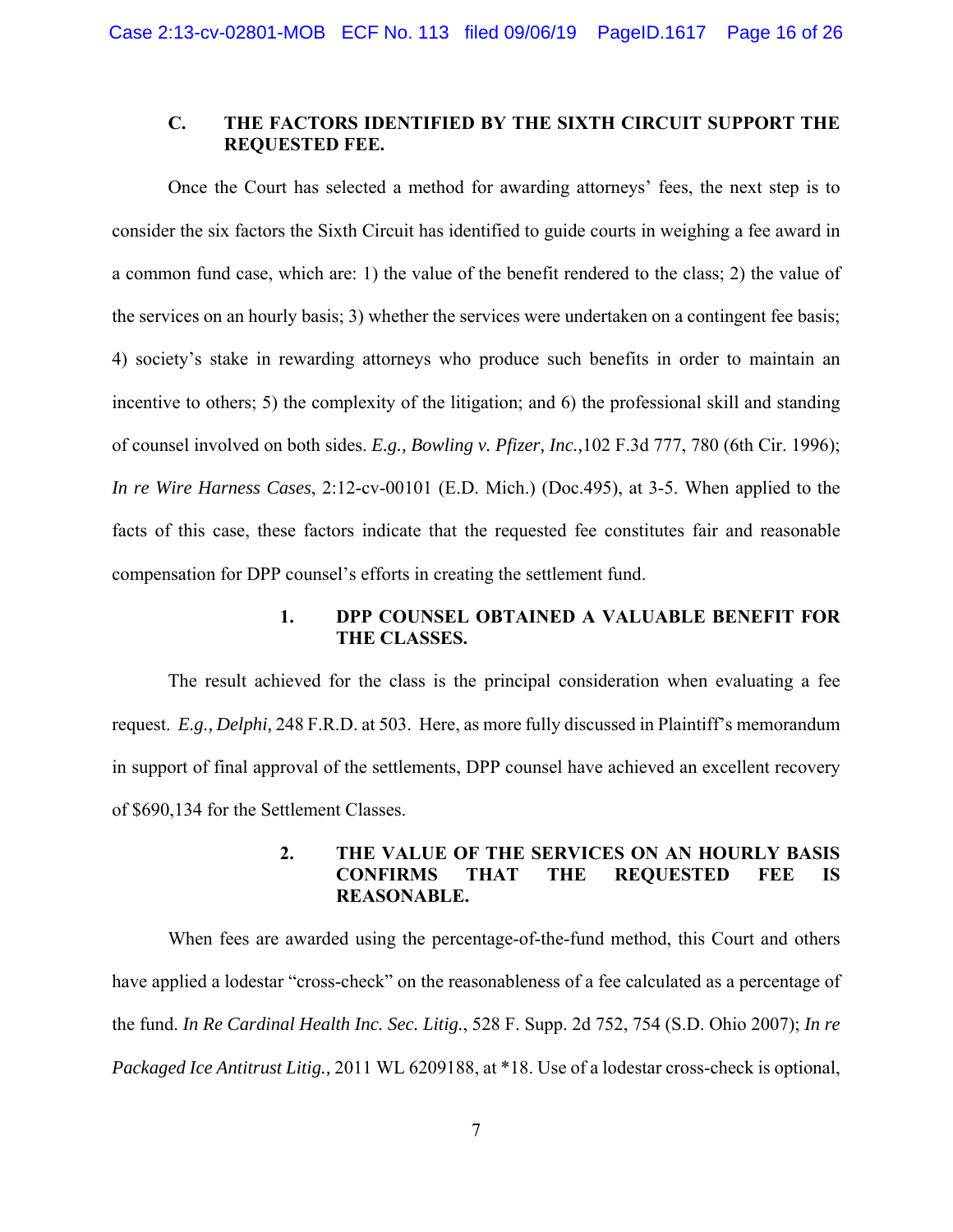however, and because it is only a check, the court is not required to engage in a detailed review and evaluation of time records. *Cardinal*, 528 F. Supp. 2d at 767. Here, the amount of time DPP counsel have expended since the inception of the case in 2014 makes clear that the fee requested is well "aligned with the amount of work the attorneys contributed" to the recovery and does not constitute a "windfall." *See id.*

 To calculate the lodestar, a court first multiplies the number of hours counsel reasonably expended on the case by their reasonable hourly rate. *See Isabel v. City of Memphis*, 404 F.3d 404, 415 (6th Cir. 2005). Here, as described above, a substantial amount of time has been spent by DPP counsel litigating the case and achieving the settlements. The work DPP counsel performed was managed with an eye toward efficiency and avoiding duplication.

As the Declarations submitted by the law firms set forth,<sup>3</sup> DPP counsel have expended 1,073.8 hours from the inception of the case through July 31, 2019. Applying the historical rates charged by counsel to the hours expended yields a lodestar value of \$638,602.<sup>4</sup>

 DPP counsel request a fee of \$197,395.78, which represents 30% of the *Windshield Washer Systems* settlement fund *after* costs and expenses are deducted in accordance with the Court's prior fee determinations in this MDL. Such a fee would constitute a negative multiplier of 0.31 on DPP counsel's lodestar.

 The work done by DPP counsel is described above and in the separate firm Declarations. DPP counsel submit that the hours expended on this case since inception, while substantial, were

 $\overline{a}$ 

<sup>&</sup>lt;sup>3</sup> The Declarations are attached as Exhibit 1.

<sup>&</sup>lt;sup>4</sup> The Supreme Court has held that the use of current rates, as opposed to historical rates, is appropriate to compensate counsel for inflation and the delay in receipt of the funds. *Missouri v. Jenkins*, 491 U.S. 274, 282-84 (1989); *see also Pennsylvania v. Delaware Valley Citizens' Council for Clean Air*, 483 U.S. 711, 716 (1987). DPP counsel have nevertheless submitted their lodestar information at their lower historical rates, rather than at their current (higher) rates.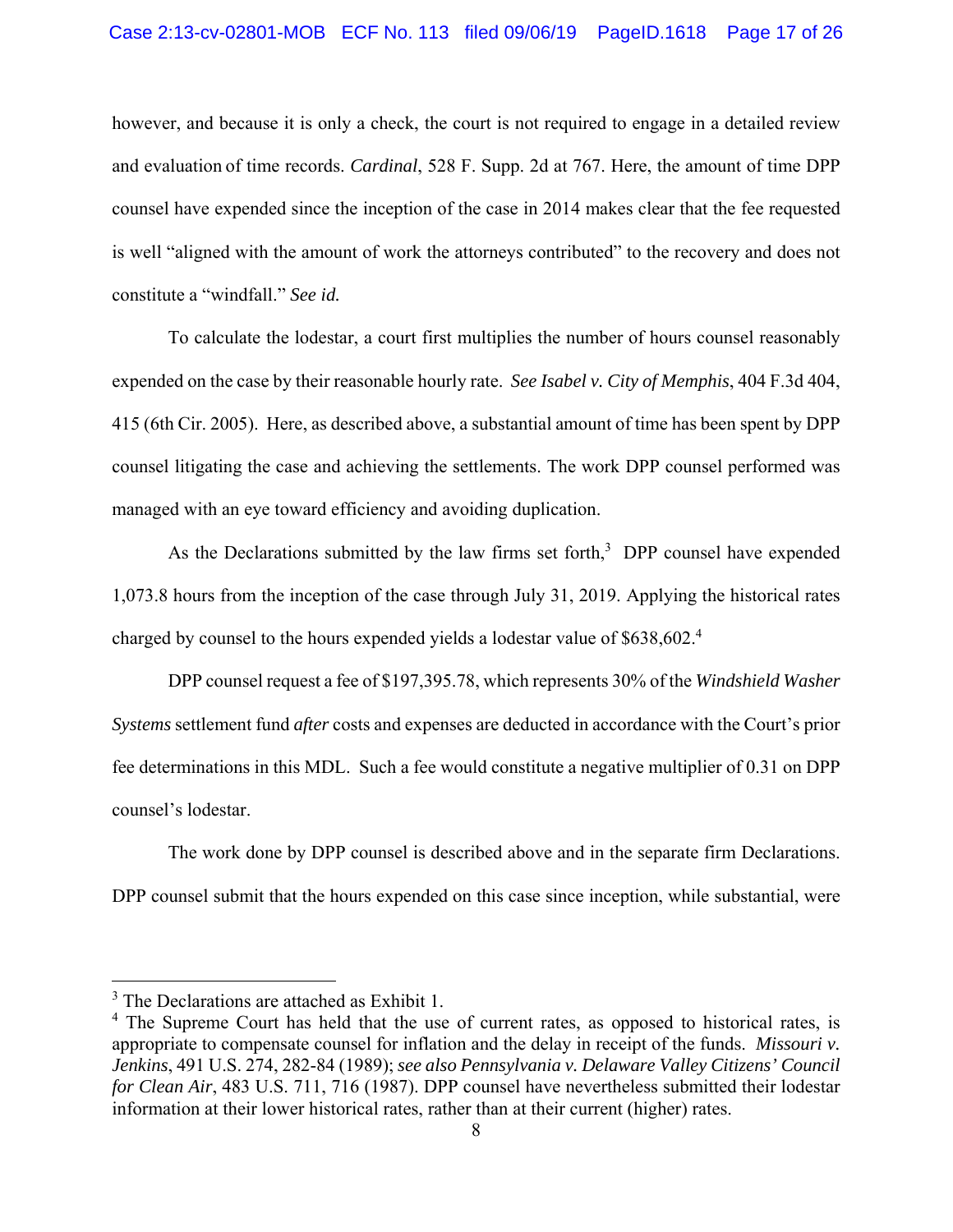reasonable and necessary. Indeed, one of the recognized benefits of using the percentage-of-thefund method is that it better aligns the interests of class counsel with the interests of class members and eliminates any incentive to unnecessarily expend hours. Here, DPP counsel efficiently achieved an excellent recovery for the class members without burdening the Court or the parties with unnecessary expenditures of time, effort, or money.

## **3. THE REQUESTED FEE IS FAIR AND REASONABLE GIVEN THE REAL RISK THAT DPP COUNSEL COULD HAVE RECEIVED NO COMPENSATION FOR THEIR EFFORTS.**

The Defendants are represented by highly experienced and competent counsel. Absent the settlements, the settling Defendants and their counsel were prepared to defend this case through trial and appeal. Litigation risk is inherent in every case, and this is particularly true with respect to class actions. Therefore, while the Plaintiff is optimistic about the outcome of this litigation, it must acknowledge the risk that the Defendants could prevail on certain legal or factual issues, which could result in the reduction or elimination of any potential recovery.

The risk factor attempts to compensate class counsel in contingent fee litigation for having taken on the risk of receiving less than their normal hourly rates, or even nothing at all. *See, e.g. Jones v. Diamond*, 636 F.2d 1364, 1382 (5th Cir. 1981), *overruled on other grounds*, *Int'l Woodworkers of Am. AFL-CIO and its Local No. 5-376 v. Champion Intern. Corp*., 790 F.2d 1174 (5th Cir. 1986); *In re Packaged Ice Antitrust Litig.,* 2011 WL 6209188, at \*19 (risk of non-payment a factor supporting the requested fee). While there was a guilty plea to antitrust violations with respect to certain Windshield Washer Systems sold to certain customers, the Department of Justice did not seek recovery for the class members, leaving that up to DPP counsel. As this Court has observed, success is not guaranteed even in those instances where a settling defendant has pleaded guilty in a criminal proceeding brought by the DOJ, which is not required to prove impact or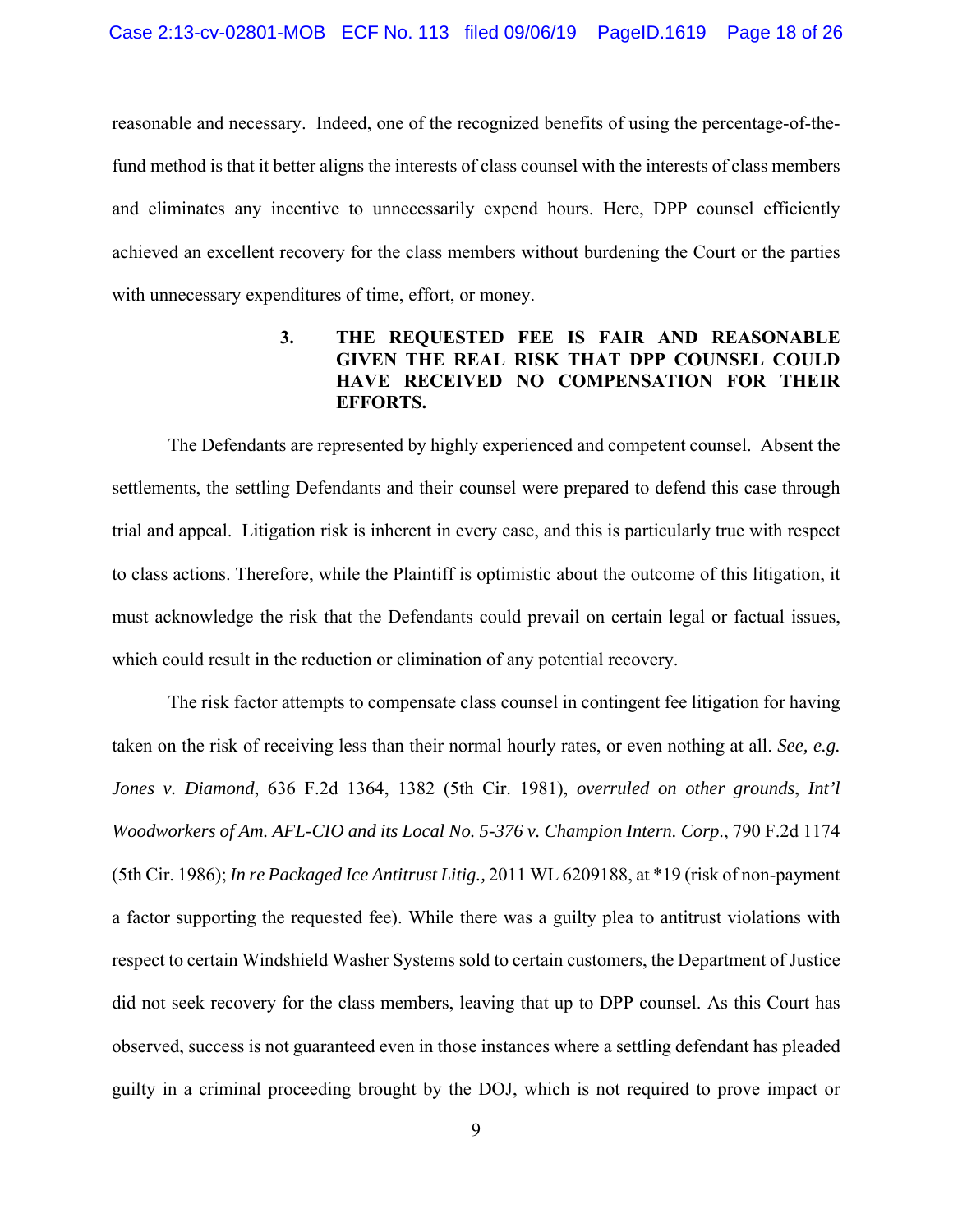damages. *See, e.g., In re Automotive Parts Antitrust Litig.,* 12-MD-02311, 2:12-cv-00103, Doc. No. 497, at 11 (E.D. Mich. June 20, 2016).

When they commenced this case back in 2014 there was certainly a risk that DPP counsel would recover nothing, or an amount insufficient to support a fee that equaled their lodestar. Therefore, the risk of non-payment is another factor that supports the requested fee. *In re Wire Harness Cases*, 2:12-cv-00101 (E.D. Mich.) (Doc. 495), at 4.

## **4. SOCIETY HAS AN IMPORTANT STAKE IN THIS LAWSUIT AND IN AN AWARD OF REASONABLE ATTORNEYS' FEES.**

It is well established that there is a "need in making fee awards to encourage attorneys to bring class actions to vindicate public policy (*e.g.*, the antitrust laws) as well as the specific rights of private individuals." *In re Folding Carton Antitrust Litig.*, 84 F.R.D. 245, 260 (N.D. Ill. 1979). Courts in the Sixth Circuit weigh "society's stake in rewarding attorneys who [win favorable outcomes in antitrust class actions] in order to maintain an incentive to others . . . . Society's stake in rewarding attorneys who can produce such benefits in complex litigation such as in the case at bar counsels in favor of a generous fee . . . Society also benefits from the prosecution and settlement of private antitrust litigation." *In re Cardizem*, 218 F.R.D. 508, 534 (E.D. Mich. 2003) (internal quotation marks omitted). *Accord, Delphi,* 248 F.R.D. at 504.

The DOJ did not seek restitution from the settling Defendants because it has recognized that civil cases potentially provide for the recovery of damages by injured purchasers. In this regard, the substantial recovery DPP counsel have obtained makes it clear that antitrust violations will be the subject of vigorous private civil litigation to deter similar future conduct. Since society gains from competitive markets that are free of collusion, DPP counsel's work benefitted the public.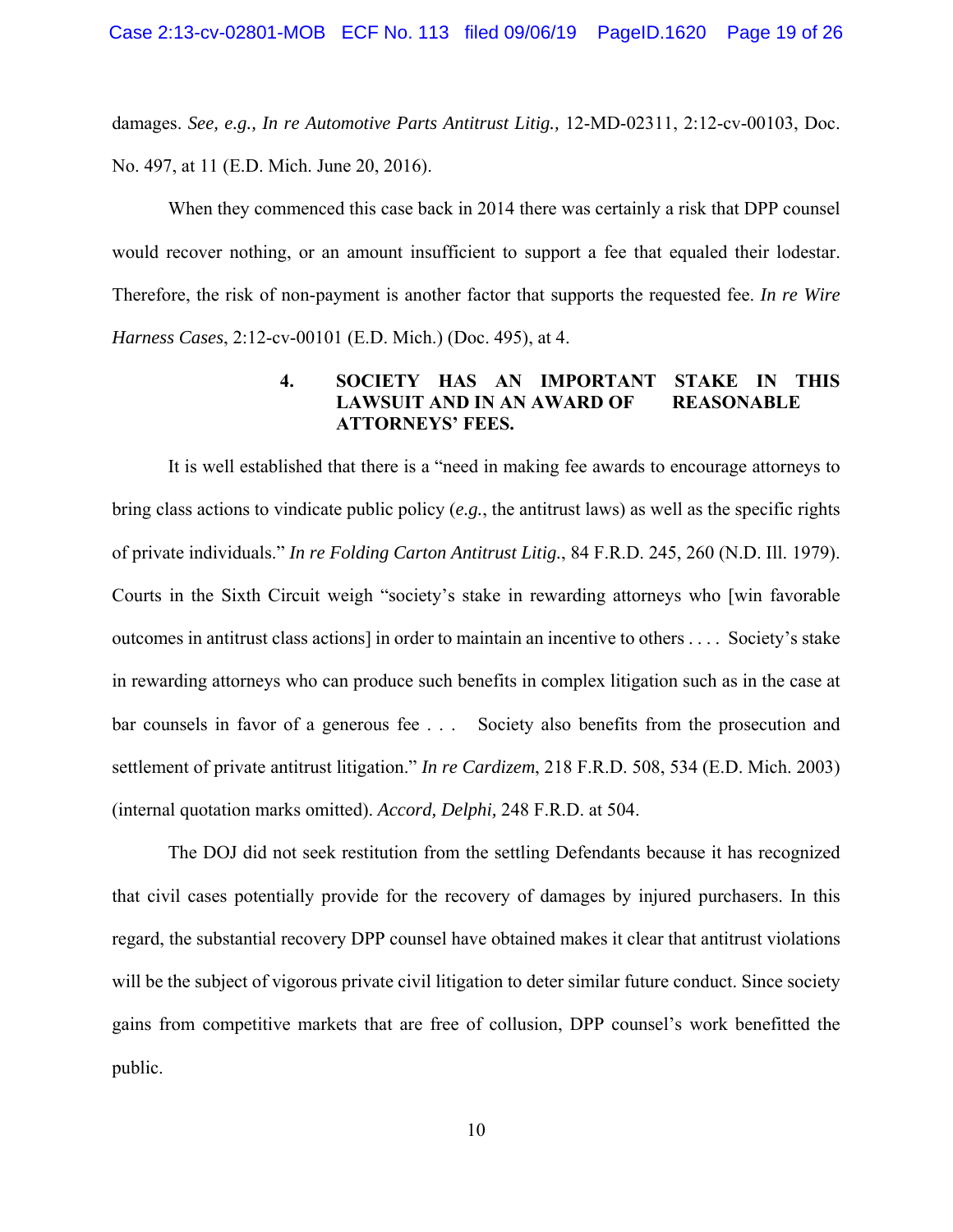## **5. THE COMPLEXITY OF THIS CASE SUPPORTS THE REQUESTED FEE.**

The Court is well aware that "[a]ntitrust class actions are inherently complex . . . ." *In re Cardizem*, 218 F.R.D. at 533. S*ee also In re Packaged Ice Antitrust Litig.,* 2011 WL 6209188, at \*19; *In re Linerboard Antitrust Litig.,* 292 F.Supp.2d 631, 639 (E.D. Pa. 2003) ("An antitrust class action is arguably the most complex action to prosecute. The legal and factual issues involved are always numerous and uncertain in outcome.") (citations and internal quotation marks omitted). This case is no exception.

#### **6. SKILL AND EXPERIENCE OF COUNSEL**

The skill and experience of counsel on both sides of the "v" is another factor that courts may consider in determining a reasonable fee award. *E.g., Polyurethane Foam,* 2015 WL 1639269, at \* 7; *Packaged Ice,* 2011 WL 6219188, at \*19. When the Court appointed Kohn, Swift & Graf, P.C.; Preti, Flaherty, Beliveau & Pachios, LLP; Freed Kanner London & Millen, LLC; and Spector Roseman & Kodroff, P.C. as Interim Lead Counsel, it recognized that they have the requisite skill and experience in class action and antitrust litigation to effectively prosecute these claims. When assessing this factor, courts may also look to the qualifications of the defense counsel opposing the class. Here, the quality of defense counsel is top-notch. Each firm has an excellent reputation in the antitrust bar, significant experience, and extensive resources at its disposal.

But in the final analysis, as more than one court has observed, "[t]he quality of work performed in a case that settles before trial is best measured by the benefit obtained." *Behrens v. Wometco Enters., Inc.*, 118 F.R.D. 534, 547-48 (S.D. Fla. 1988), *aff'd*, 899 F.2d 21 (11th Cir 1990). As explained *supra*, a very substantial cash benefit was obtained for the Settlement Classes in this case, which provides the principal basis for awarding the attorneys' fees sought by DPP counsel.

Given the excellent result achieved, the complexity of the claims and defenses, the work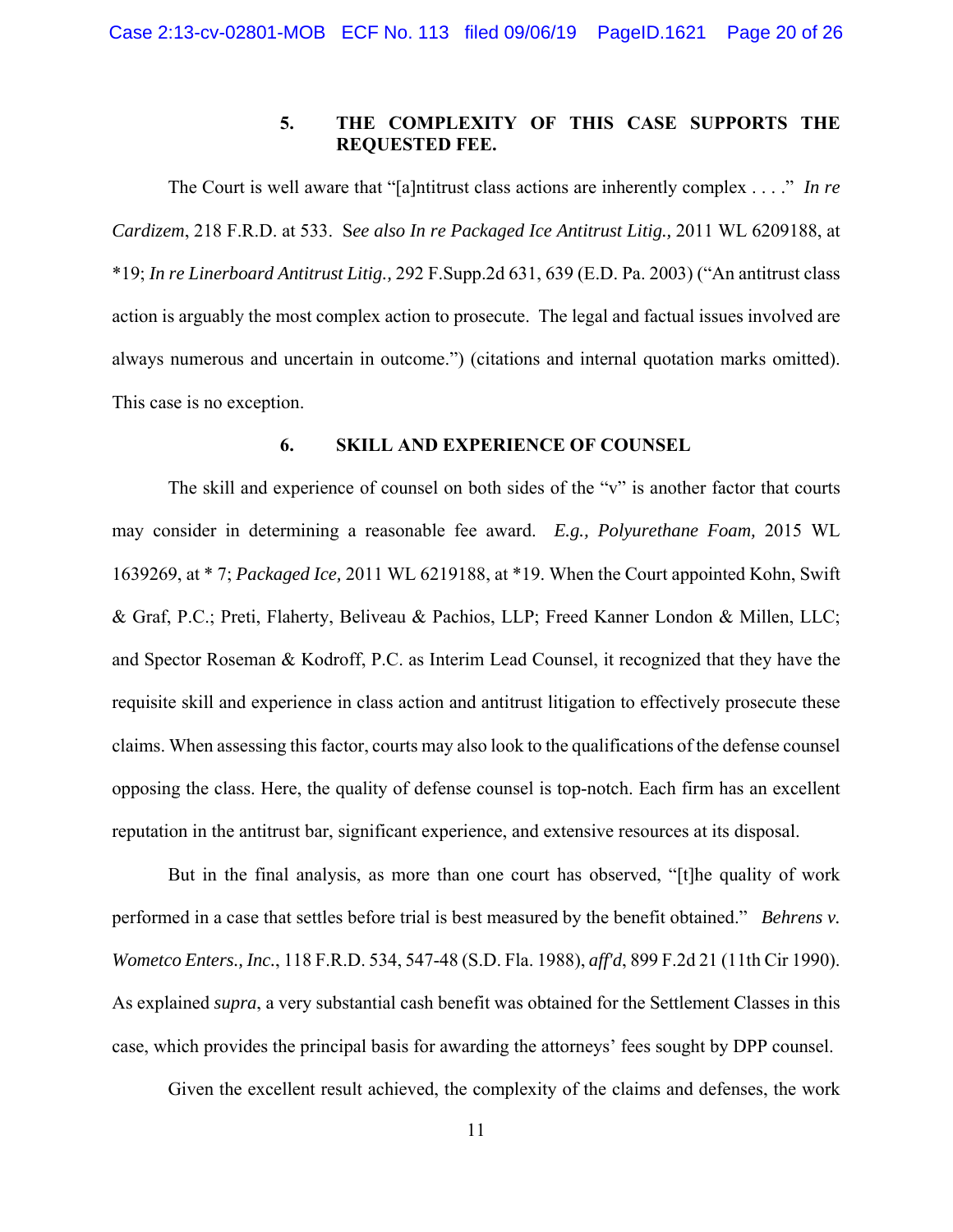performed by DPP counsel, the real risk of non-recovery (or recovery of less than the amount of the settlement funds), formidable defense counsel, the delay in receipt of payment, the substantial experience and skill of DPP counsel, the negative multiplier on the lodestar, and the societal benefit of this litigation, a 30% attorneys' fee award from the settlement funds would be reasonable compensation for DPP counsel's work.

## **IV. THE COURT SHOULD AUTHORIZE INTERIM LEAD COUNSEL TO DETERMINE FEE ALLOCATIONS.**

 DPP counsel have worked collectively on this litigation under the supervision of Interim Lead Counsel appointed by the Court. This Court and courts generally have approved joint fee applications that request a single aggregate fee award, with allocations to specific firms to be determined by the lead counsel, who know the most about the work done by each firm and the relative contribution each firm has made to the success of the litigation.<sup>5</sup> Interim Lead Counsel have directed this case from its inception and are best "able to describe the weight and merit of each [counsel's] contribution." *In re Linerboard Antitrust Litig.*, 2004 WL 1221350, at \*17-18 (citation omitted, alteration in original); *see also In re Copley Pharm*., *Inc. Albuterol Prods. Liab. Litig.*, 50 F.Supp.2d 1141, 1148 (D. Wy. 1999), *aff'd*, 232 F.3d 900 (10th Cir. 2000). From an efficiency standpoint, leaving the allocation to Interim Lead Counsel makes good sense, because it relieves the Court of the "difficult task of assessing counsels' relative contributions." *In re Prudential Ins. Co. Amer. Sales Practice Litig. Agent Actions*, 148 F.3d 283, 329 n. 96 (3d Cir. 1998); *see also In re Cendant Corp. Sec. Litig*., 404 F.3d 173 (3d Cir. 2005) (lead counsel given substantial authority to allocate fees awarded by Court).

1

<sup>5</sup> *See, e.g., In re Warfarin Sodium Antitrust Litig.*, 391 F.3d 516, 533 n.15 (3d Cir. 2004) (noting "the accepted practice of allowing counsel to apportion fees amongst themselves"); *In re Domestic Air Transp. Antitrust Litig*., 148 F.R.D. 297, 357 (N.D. Ga. 1993) ("Ideally, allocation is a private matter to be handled among class counsel").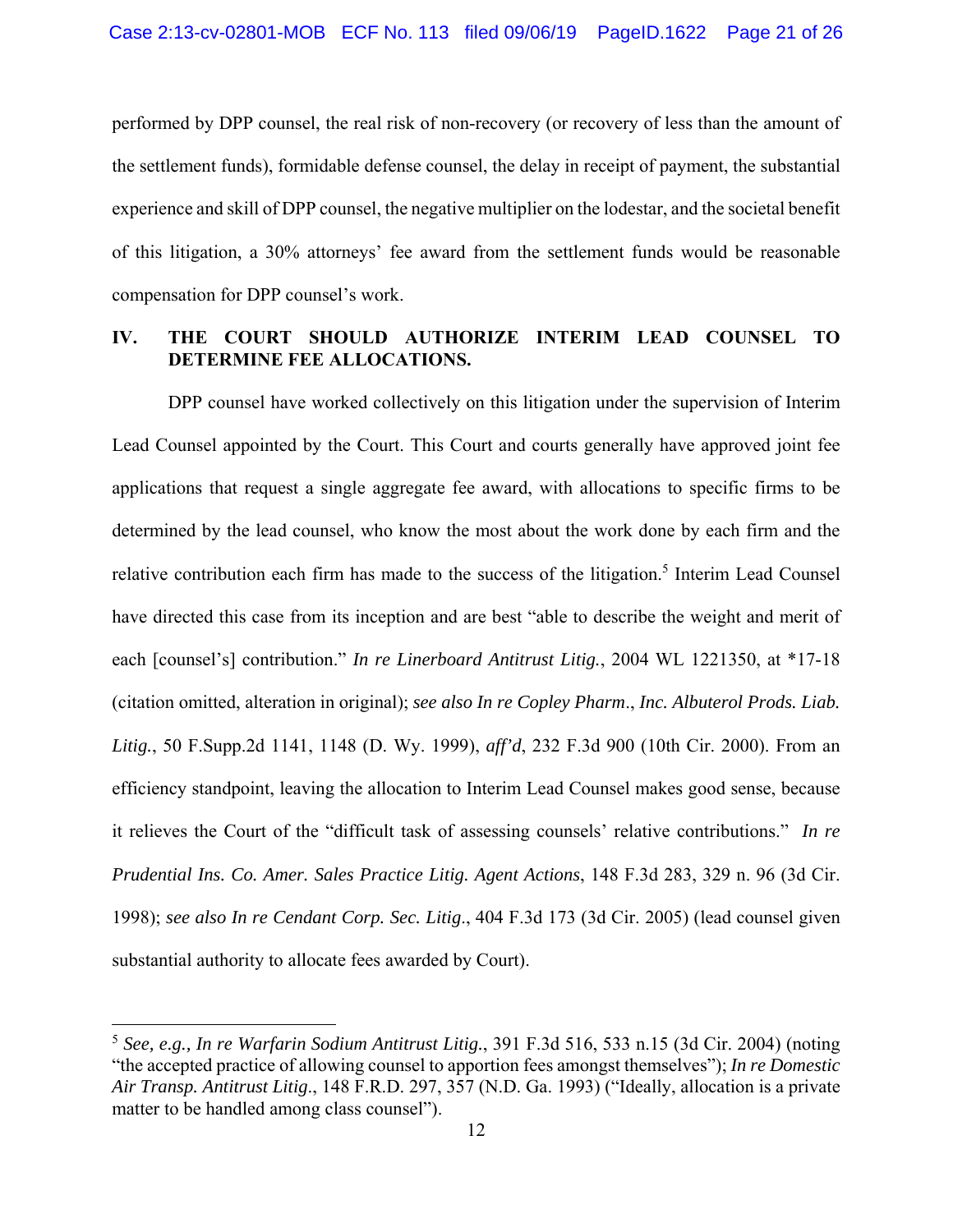DPP counsel therefore request that the Court approve the aggregate amount of the fees requested, with the specific allocation of the fee among firms to be performed by Interim Lead Counsel. *See Polyurethane Foam, supra.* To the extent that there are disputes that cannot be resolved by counsel, the Court would retain the jurisdiction necessary to decide them. *See In re Automotive Refinishing Paint Antitrust Litig.,* 2008 WL 63269, at \*8 (E.D. Pa. Jan. 3, 2008) (colead counsel to allocate fees with the court retaining jurisdiction to address any disputes).

#### **V. REIMBURSEMENT OF LITIGATION COSTS AND EXPENSES**

 DPP counsel respectfully request an award of litigation costs and expenses in the amount of \$32,148.06. Expenses for telephone calls, faxes, and internal copying are not included. As the court stated in *In re Cardizem*, "class counsel is entitled to reimbursement of all reasonable outof-pocket litigation expenses and costs in the prosecution of claims and in obtaining settlement, including expenses incurred in connection with document productions, travel and other litigationrelated expenses." 218 F.R.D. at 535.

 The out-of-pocket expenses paid or incurred by each law firm total \$32,148.06 and are set forth in the Declarations attached as Exhibit 1. These expenses were reasonable and necessary to pursue the case and to obtain the substantial settlements reached in this litigation.

## **VI. AN AWARD OF AN INCENTIVE PAYMENT TO THE CLASS REPRESENTATIVE IS APPROPRIATE.**

The Sixth Circuit has noted that incentive awards may be appropriate under some circumstances *Shane Group, Inc. v. Blue Cross Blue Shield of Michigan*, 825 F.3d 299, 311 (6th Cir. 2016); *Hadix v. Johnson*, 322 F.3d 895, 897 (6th Cir. 2003). In surveying decisions from other courts, the Court of Appeals in *Hadix* explained:

Numerous courts have authorized incentive awards. These courts have stressed that incentive awards are efficacious ways of encouraging members of a class to become class representatives and rewarding individual efforts taken on behalf of the class.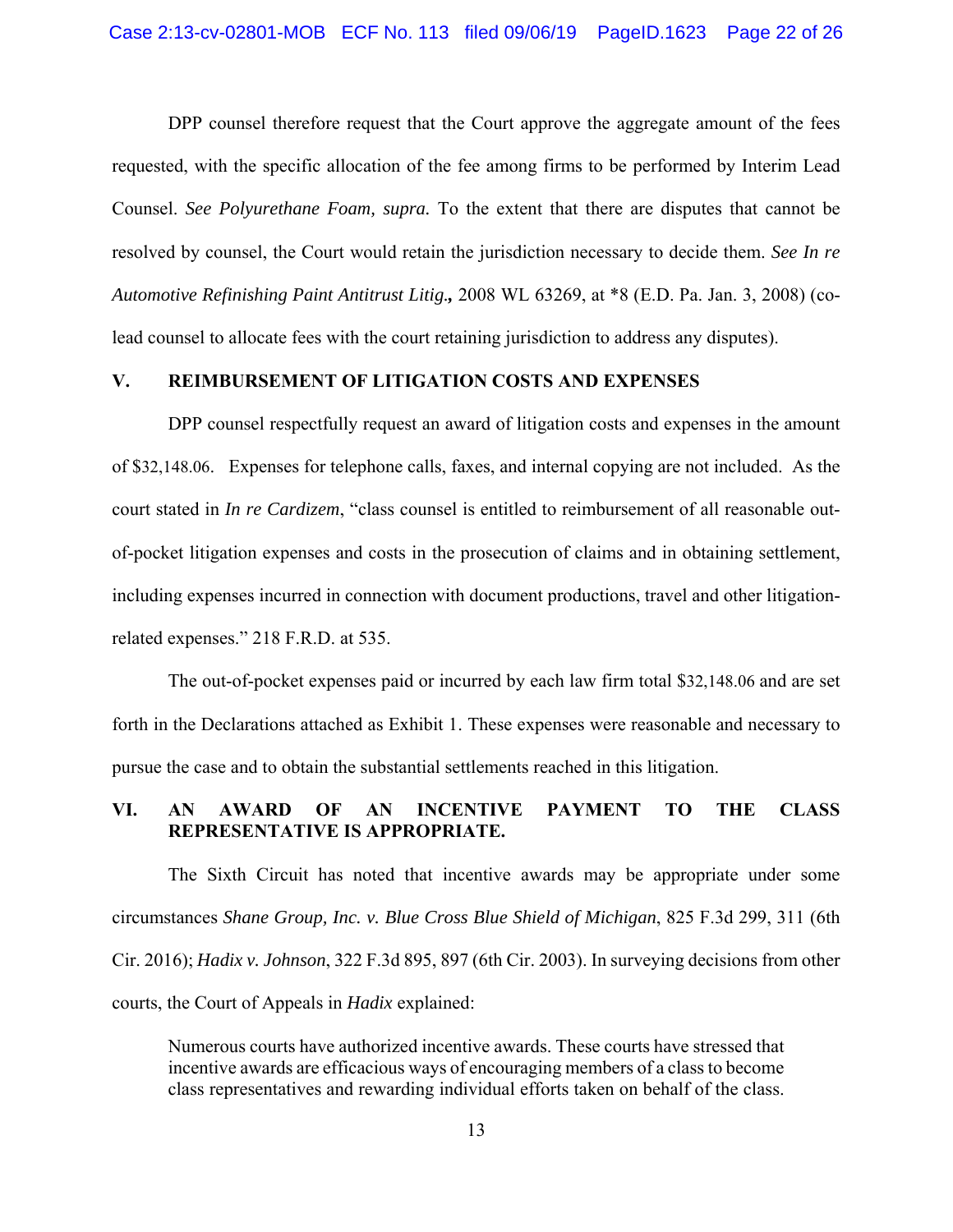Yet applications for incentive awards are scrutinized carefully by courts who sensibly fear that incentive awards may lead named plaintiffs to expect a bounty for bringing suit or to compromise the interest of the class for personal gain.

*Hadix v. Johnson*, 322 F.3d at 897 (internal citations omitted).

 Awards to the class representatives are appropriate here. This is not a case where the class representatives compromised the interests of the class for personal gain. None of the class representatives were promised incentive awards. Each settlement was negotiated by Plaintiffs' Counsel and then presented to the class representatives for their review and approval without any discussion of incentive awards; the prospect of such awards was not among the reasons the representative plaintiffs approved these settlements. *Hillson v. Kelly Servs. Inc.*, 2017 WL 279814, at \*6 (E.D. Mich. 2017). Moreover, this is not a case where the requested incentive awards will dwarf the amounts that class members will receive through the claims process; indeed, some class members may receive hundreds of thousands of dollars.<sup>6</sup>

 The class representative devoted a significant amount of time and effort to representing the interests of the class members, including but not limited to the following:

- Assisting counsel in developing an overall understanding of the automotive parts industry generally and Window Washer Systems in particular;
- Discussing with counsel preservation of electronic and hard-copy documents and taking steps to implement preservation plans;
- Discussing with counsel collecting documents for review and potential production to Defendants;

 $\overline{a}$ 

 $6$  In cases where courts have rejected incentive awards, the awards were so disproportionately large relative to the cash benefits to the class that the courts called the class representative's adequacy into question. *In re Dry Max Pampers Litig.*, 724 F.3d 713, 722 (6th Cir. 2013) (reversing \$1,000 payments to representatives when class members received "nearly worthless injunctive relief"); *Machesney, v. Lar-Bev of Howell, Inc.*, 2017 WL 2437207, at \*11 (E.D. Mich. Jun. 2017) (rejecting \$15,000 incentive payment that was "30 times more than the maximum that any class member could receive under the proposed settlement"). The same is not true here.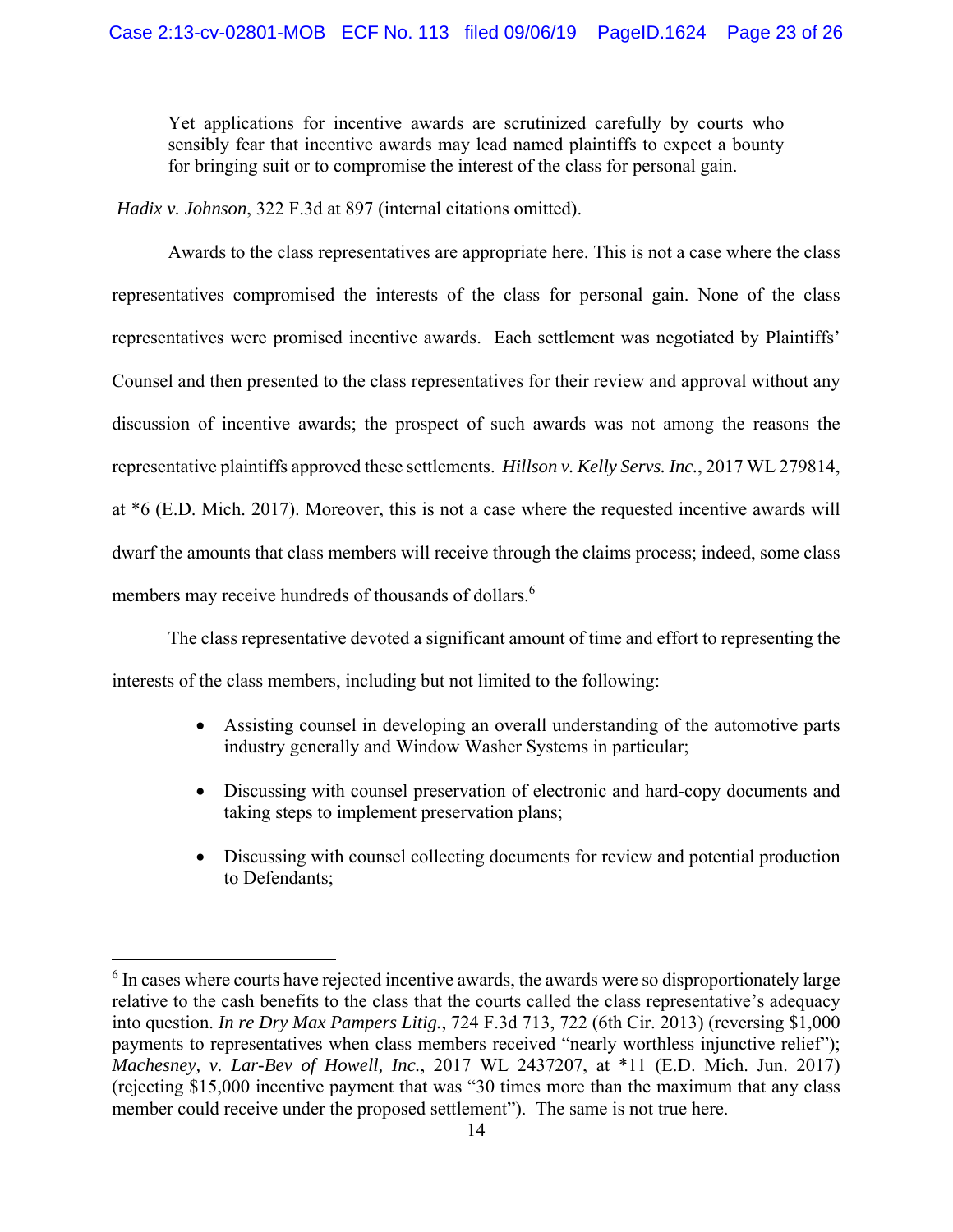- Reviewing pleadings and keeping apprised of the status of the litigation; and
- Reviewing settlement details and conferring with counsel to determine whether the settlements were in the best interests of the class.

 Finally, an incentive award of this size is not uncommon in lengthy, highly complex antitrust cases such as this. Indeed, this Court previously approved \$50,000 incentive awards to the Class Representatives in *Wire Harness*. 2:12-cv-00101-MOB-MKM Doc # 495, at 6, ¶23. *See also In re Prandin Direct Purchaser Antitrust Litig*., 2015 WL 1396473, at \*5 (granting each class representative an award of \$50,000); *In re Skelaxin (Metaxalone) Antitrust Litig*., 2014 WL 2946459, at \*1 (same). The Class Representative put in great effort and provided commendable service on behalf of the members of the Settlement Classes to help create the settlement funds. The requested award of \$10,000 is fair to the Settlement Classes and appropriate.

## **VIII. CONCLUSION**

 For the foregoing reasons, the Direct Purchaser Plaintiff respectfully requests that the Court grant its Motion for an Award of Attorneys' Fees and Litigation Costs and Expenses.

Dated: September 6, 2019 Respectfully submitted,

 /s/ David H. Fink David H. Fink (P28235) Darryl Bressack (P67820) Nathan J. Fink (P75185) FINK BRESSACK 38500 Woodward Ave, Suite 350 Bloomfield Hills, MI 48304 Telephone: (248) 971-2500

## *Interim Liaison Counsel for the Direct Purchaser Plaintiff*

Joseph C. Kohn William E. Hoese Douglas A. Abrahams KOHN, SWIFT & GRAF, P.C. 1600 Market Street, Suite 2500

Steven A. Kanner William H. London Michael E. Moskovitz FREED KANNER LONDON & MILLEN LLC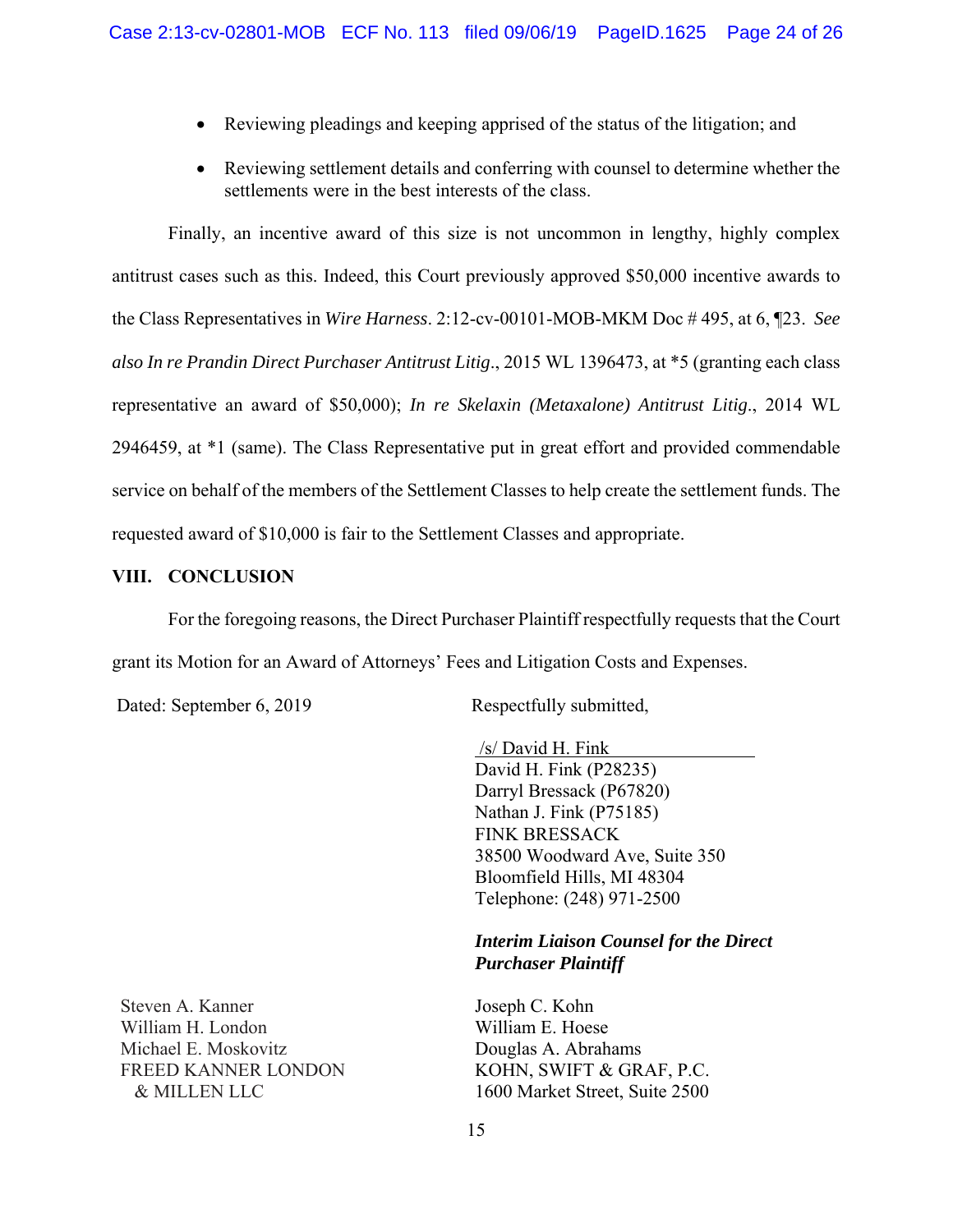2201 Waukegan Road, Suite 130 Bannockburn, IL 60015 Telephone: (224) 632-4500

Gregory P. Hansel Randall B. Weill Michael S. Smith PRETI, FLAHERTY, BELIVEAU & PACHIOS LLP One City Center, P.O. Box 9546 Portland, ME 04112-9546 Telephone: (207) 791-3000

Philadelphia, PA 19103 Telephone: (215) 238-1700

Eugene A. Spector William G. Caldes Jeffrey L. Spector SPECTOR ROSEMAN & KODROFF, P.C. 2001 Market Street Suite 3420 Philadelphia, PA 19103 Telephone: (215) 496-0300

*Interim Co-Lead and Settlement Class Counsel for the Direct Purchaser Plaintiff*